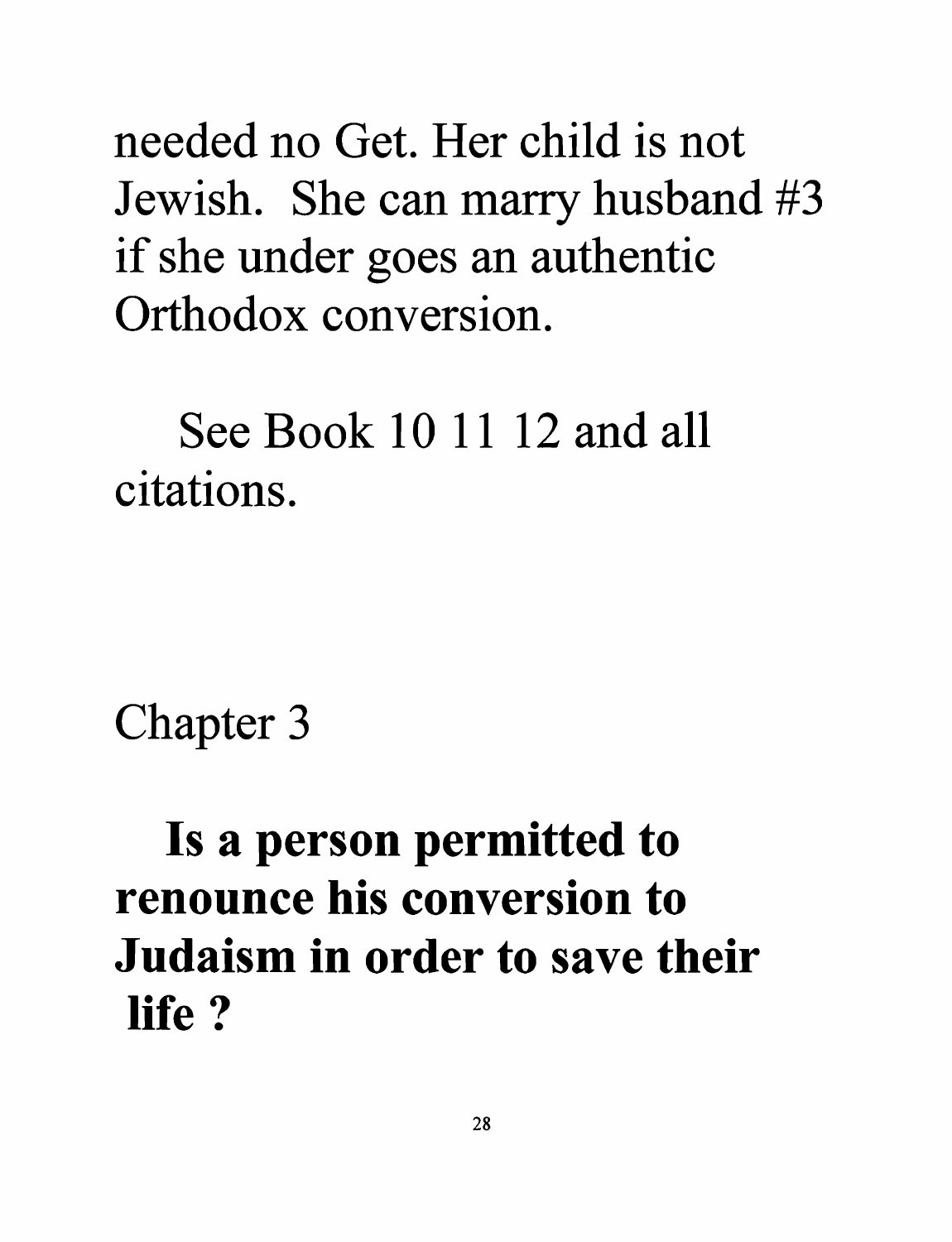The case material is a historical event. The question we pose.

 $X$  historically lived in the  $16<sup>th</sup>$ Century. He was a Morano- a member of the 250,000 Jews who remained in Spain after August 1492 when all Jews and Moors were forced to convert to Christianity or be exiled from Spain. Any Jew or Moore remaining in Spain caught practicing their religion was burned at the stake.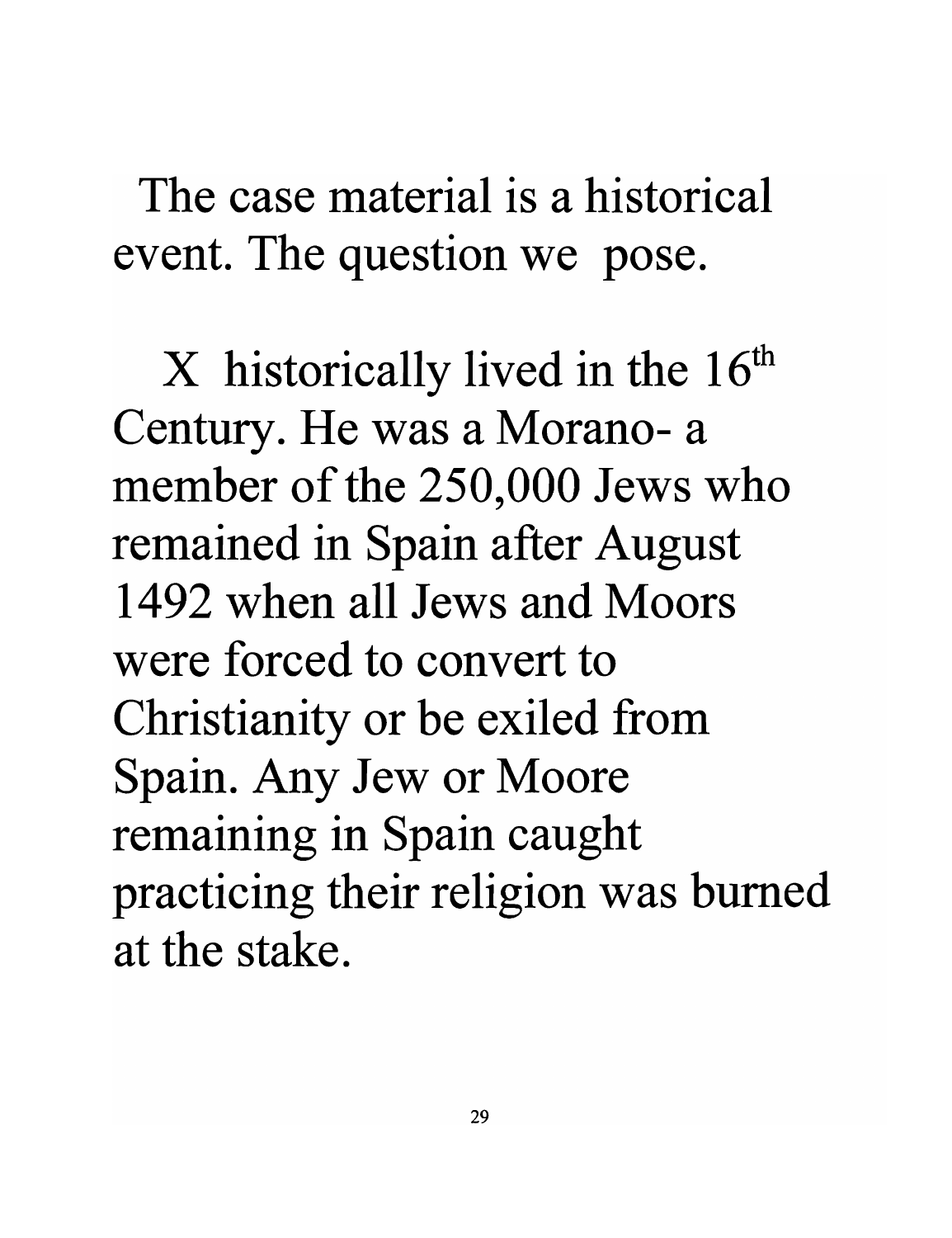## Analysis

X was a Morono . His father already converted. He was raised with little or no Jewish background . It was life threatening to observe or teach Judaism. His parents did the right thing in not observing or have their children observe Judaism otherwise they would be burned at the stake. Pekuach nefesh doche kil hatorah kulo. The saving of life trumps all laws. Y oreh Dayoh 157:1

One is obligated to violate all laws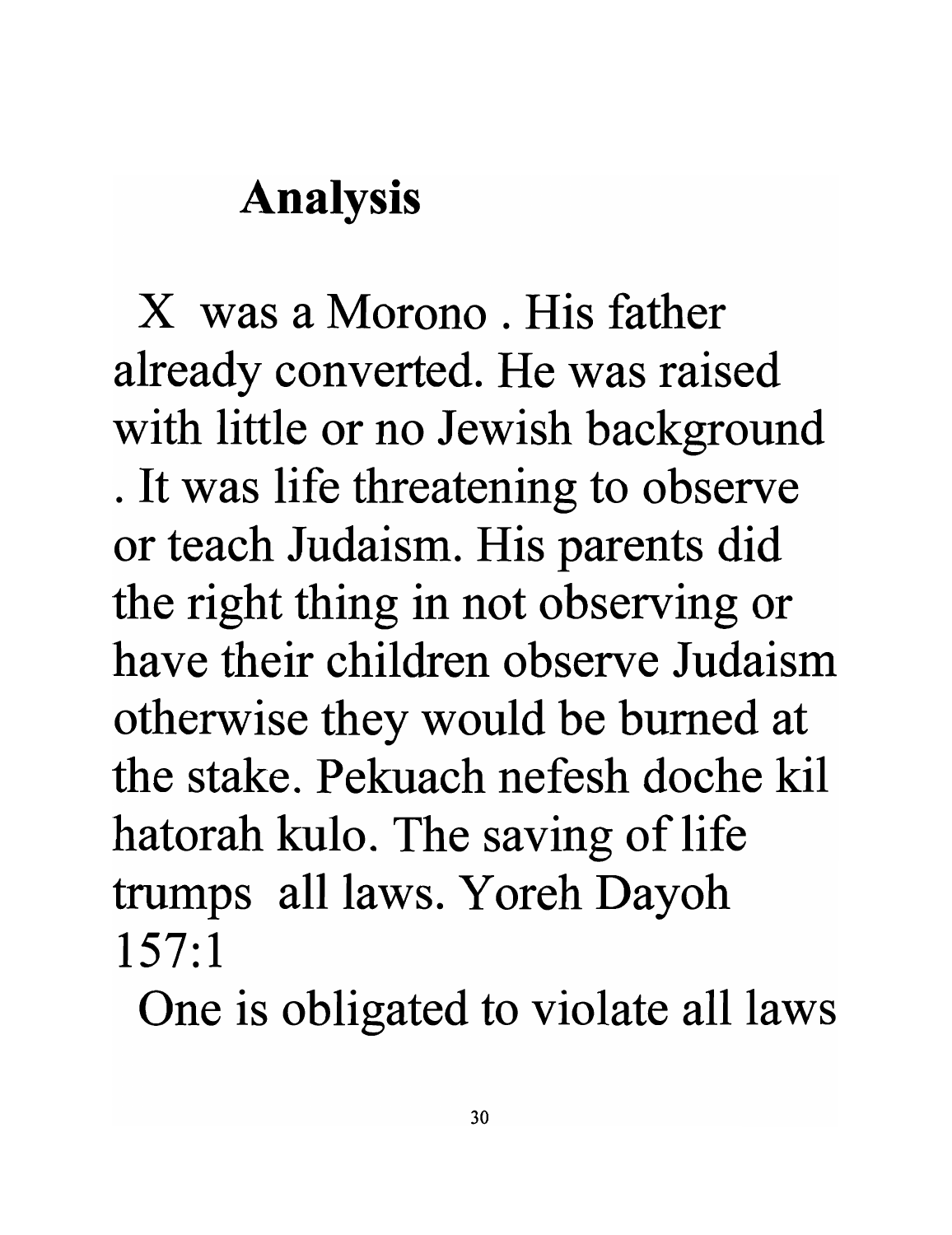to save one's life or the life of an other. True, one is obligated to sacrifice their life not to violate the sins of murder fornication with a married woman and idol worship.

Christianity believes in God. However the God figure is a unit of the Father the Son and the Holy ghost . Each of these entities is separate and apart and distinct. Each of these entities have different roles or attributes. The distinct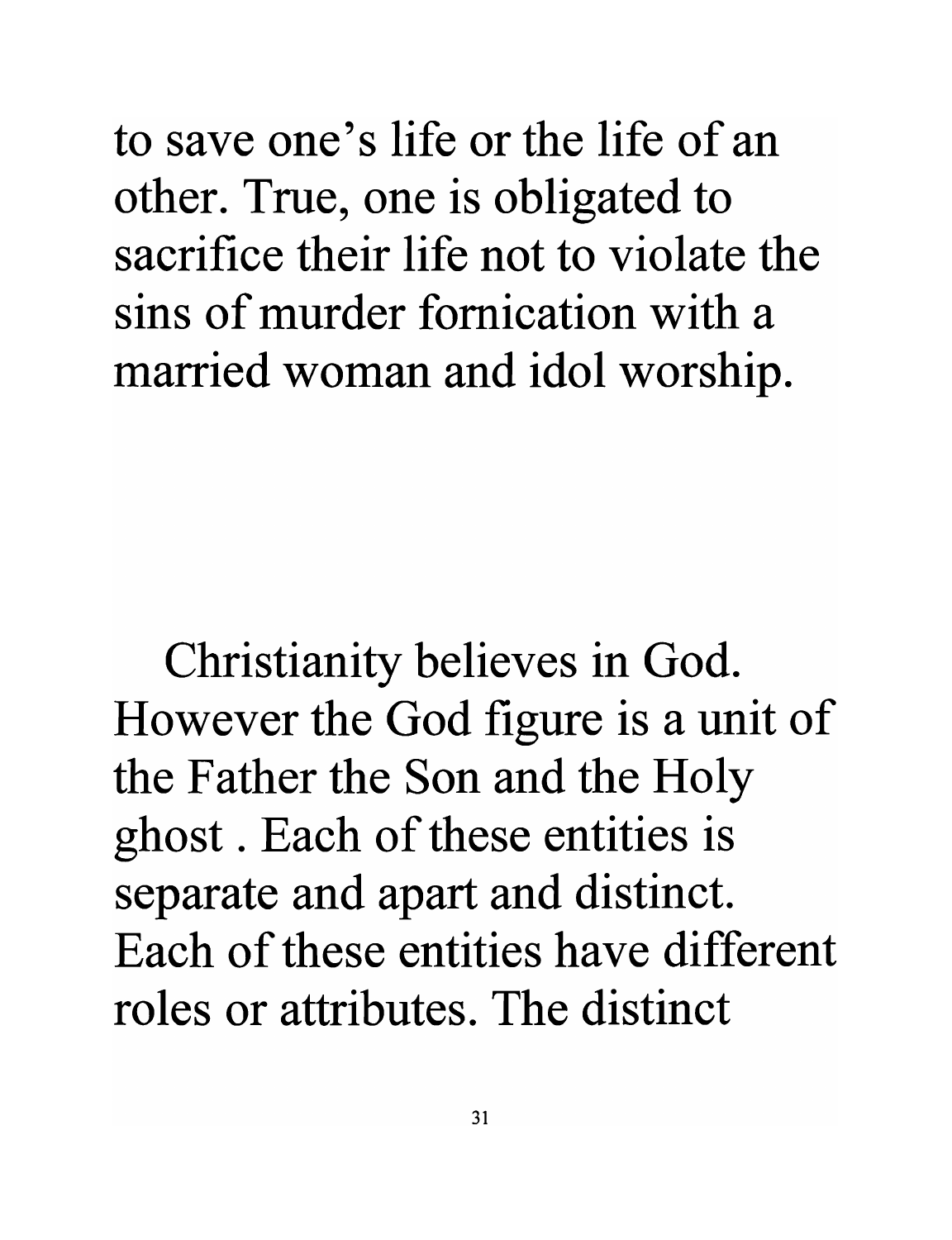entities are united as One. Christians believe that this union is a Divine mystery. They also believe that God the father got a married Jewish virgin pregnant and she gave birth to the Son. The son at age 12 debated the Jewish sages about religion. When the Son was in his early 30s he became a threat to the people in power was tried found guilty and was handed over to the Romans and crucified. He was dead for three days . He rose from the dead and joined the Father in heaven and became part of the Trinity.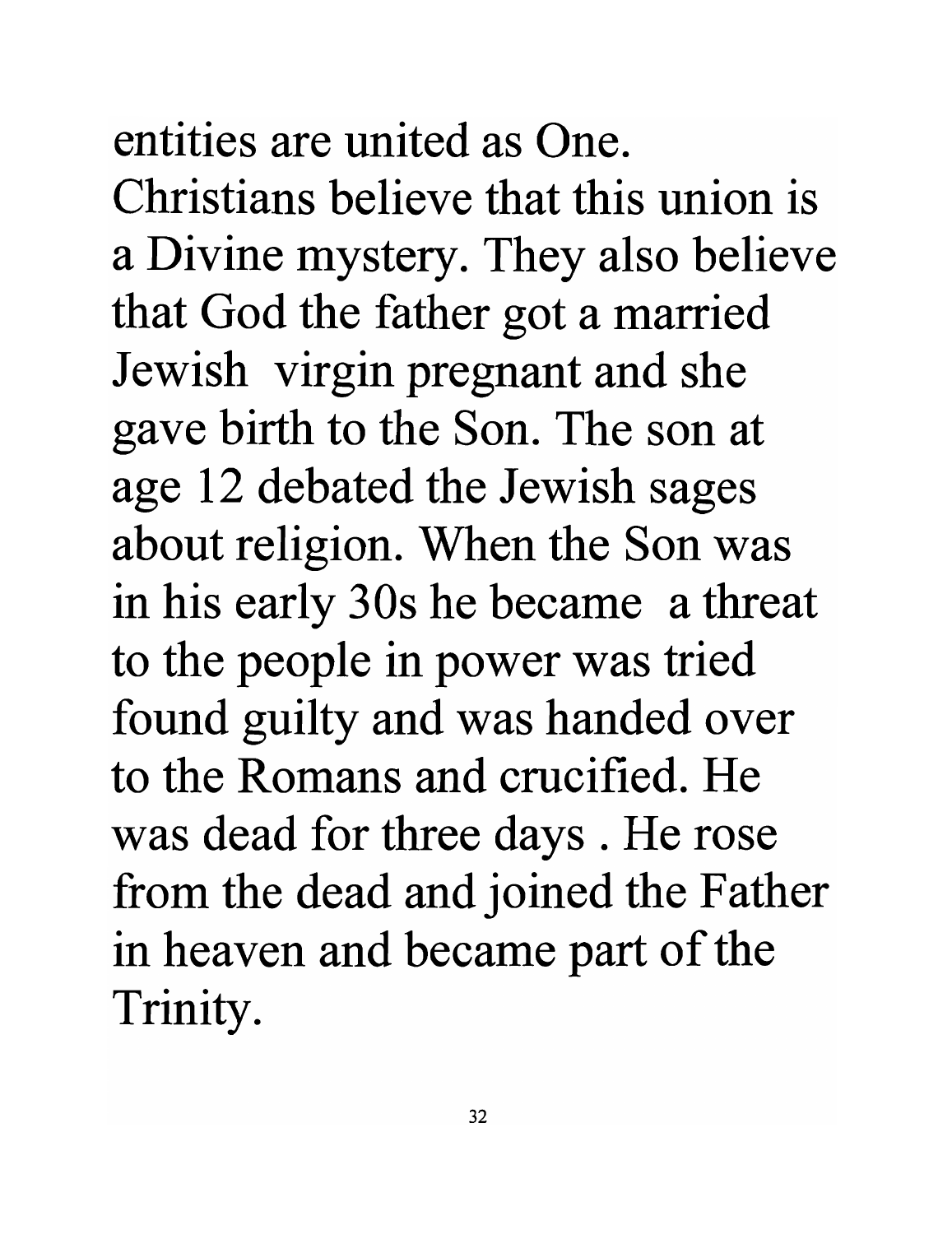The ancient Egyptians believe in a similar religion. The Mother is called not Mary like the Christian mother of God, but Marie Orisis. She is not a mortal but a Goddess The Son God is called Horus. Isis a God the husband of Orisis is killed by another God He is resurrected by his wife Orisis . He spends three days in hell to be purified and then flies to heaven and joins the Father God in a constellation with other Gods and Goddesses.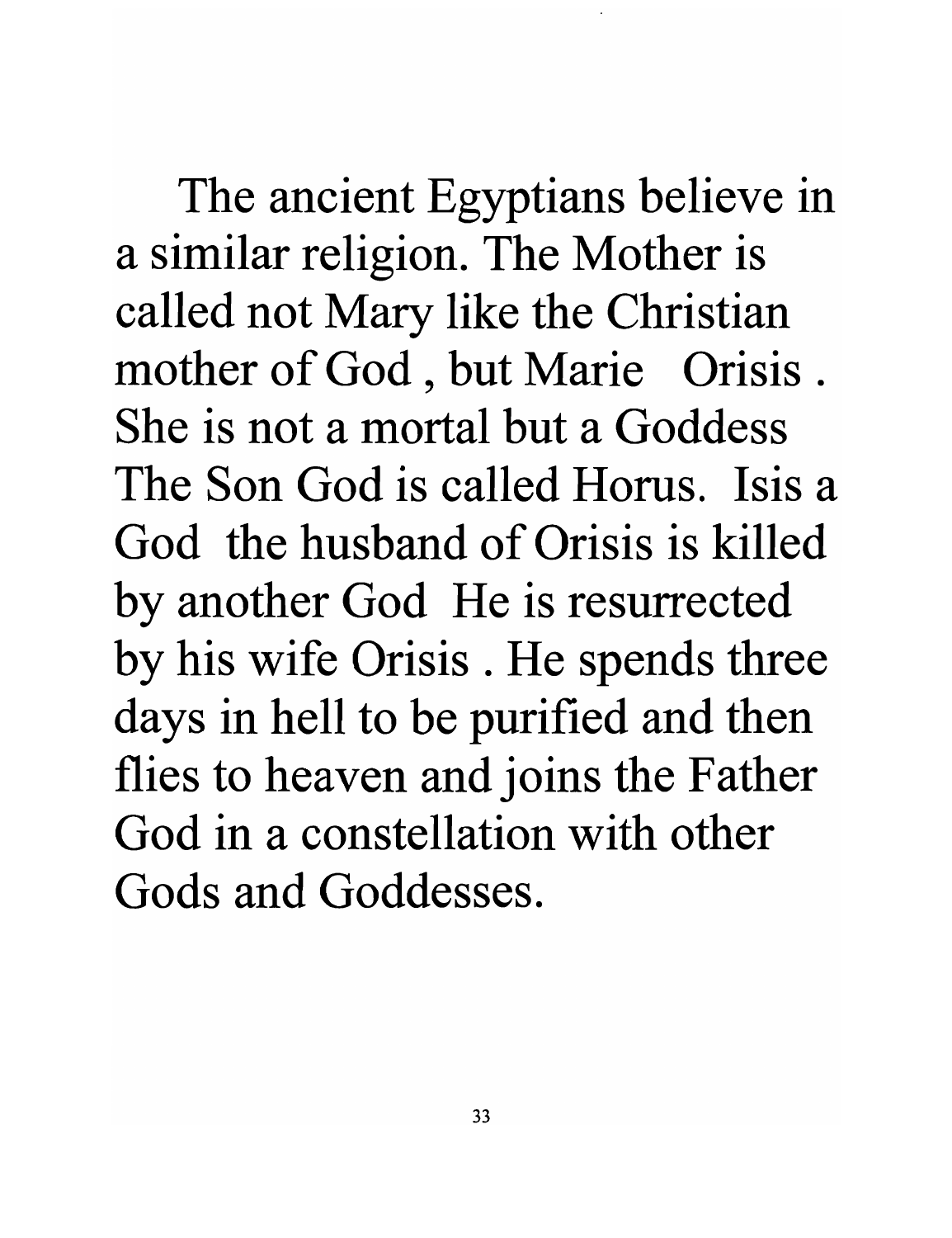The Buddhists have the elephant God get the married virgin queen whose name is Maya pregnant and Buddah is born. Buddah is also a threat to those in power. He is tried found guilty but by some freak of luck is not executed. However he flies to heaven where he joins the father God together with a whole host of other Gods and Goddesses.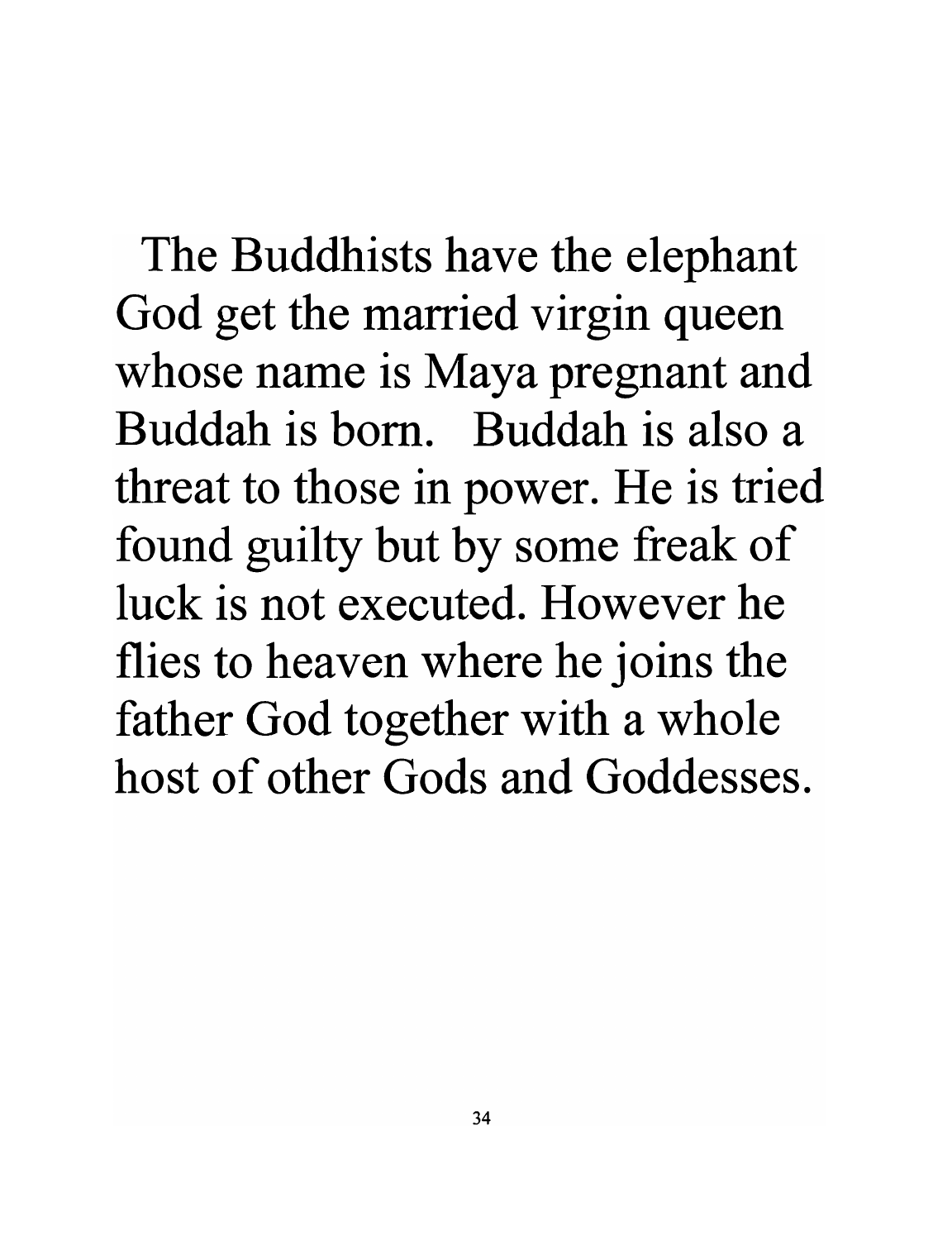The same series of events occur in the Persian religion. However it is not the son who is born from an immaculate conception , but the mother of the son. The son is the one who becomes a threat to those in power. He is tried found guilty is executed is dead for three days . Then he rises from the dead flies to heaven and joins the father God and other Gods and Goddesses.

The same series if events is behind the Hindu religion. They also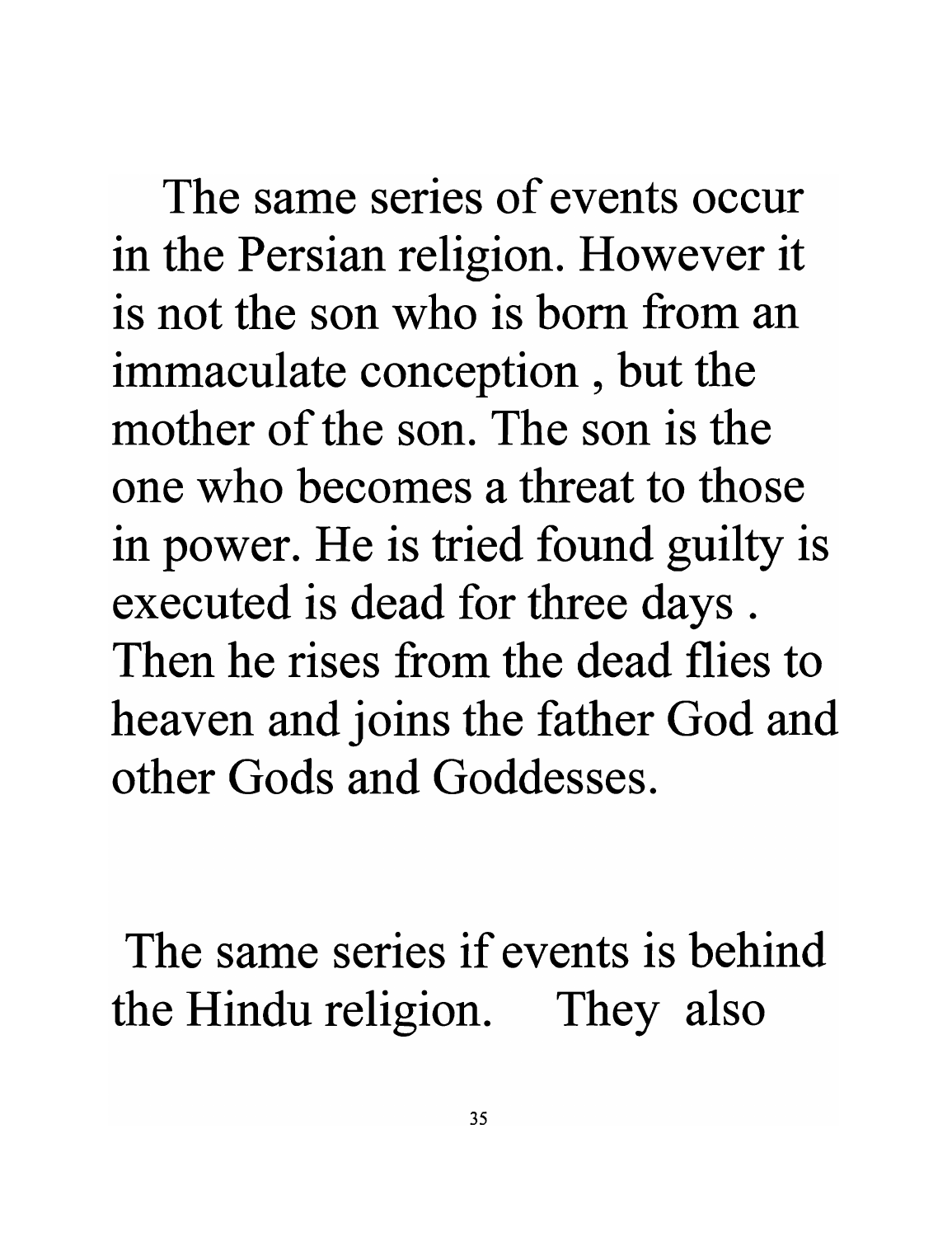claim to be monotheistic in the same sense as the Egyptians the Buddhists and the Christians and the Persians.

The religion of the ancient Greeks and ancient Romans and ancient Babylonians had all the same elements. The Son God has an immaculate birth. His mother is a married virgin. He antagonizes the people in power. He is tried found guilty crucified is dead for three days rises from the dead flies to heaven and becomes part of a confederation of Gods and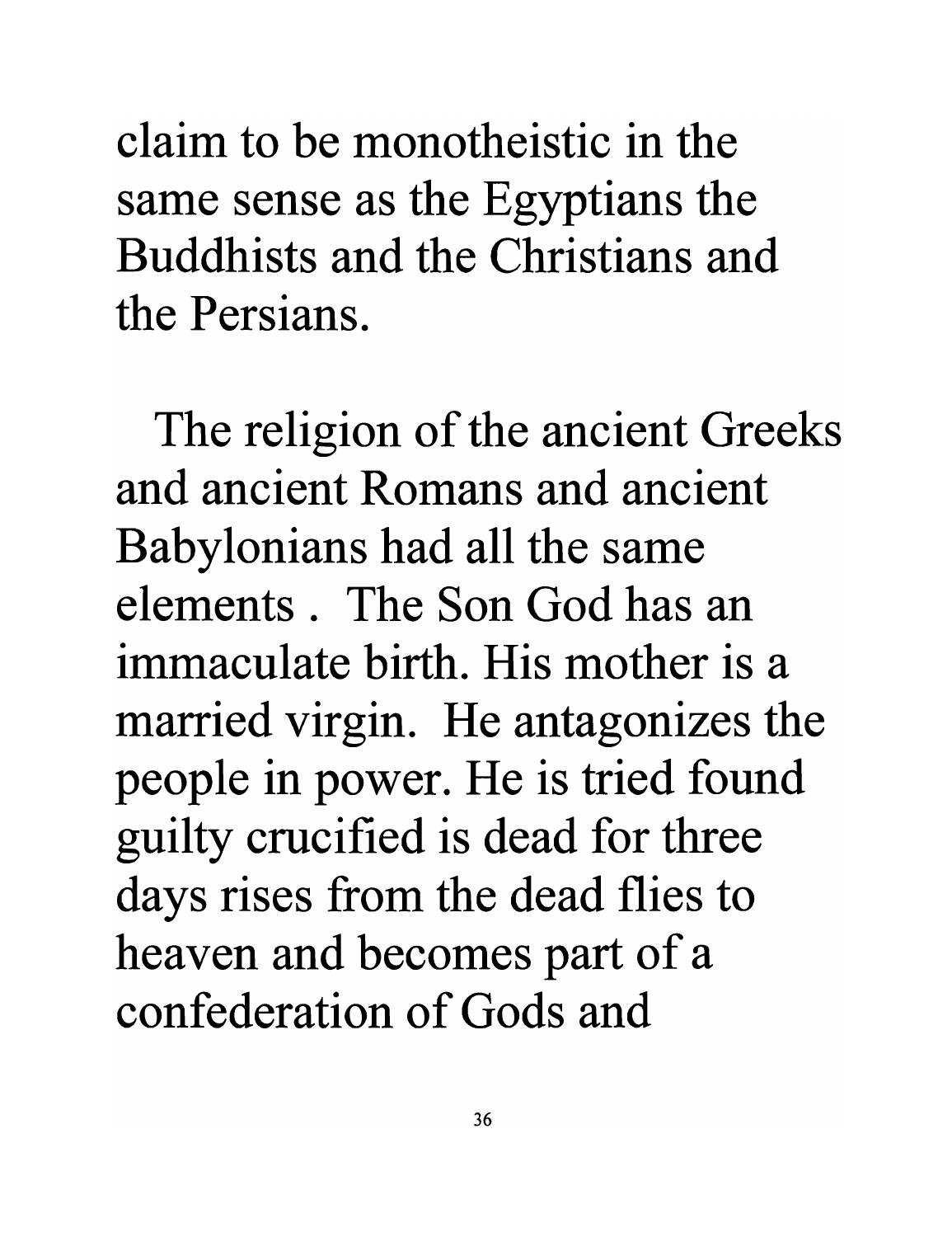Goddesses . Each God is separate and distinct and has roles or attributes. But all the Gods are united in a confederation and therefore all Gods are really One.

Each of these religions supercedes all other prior religions. All people must accept the new faith , otherwise they will die by burning. As well as have eternal death in hell.

The Persian and Roman governments ,however, in practice during many years of their history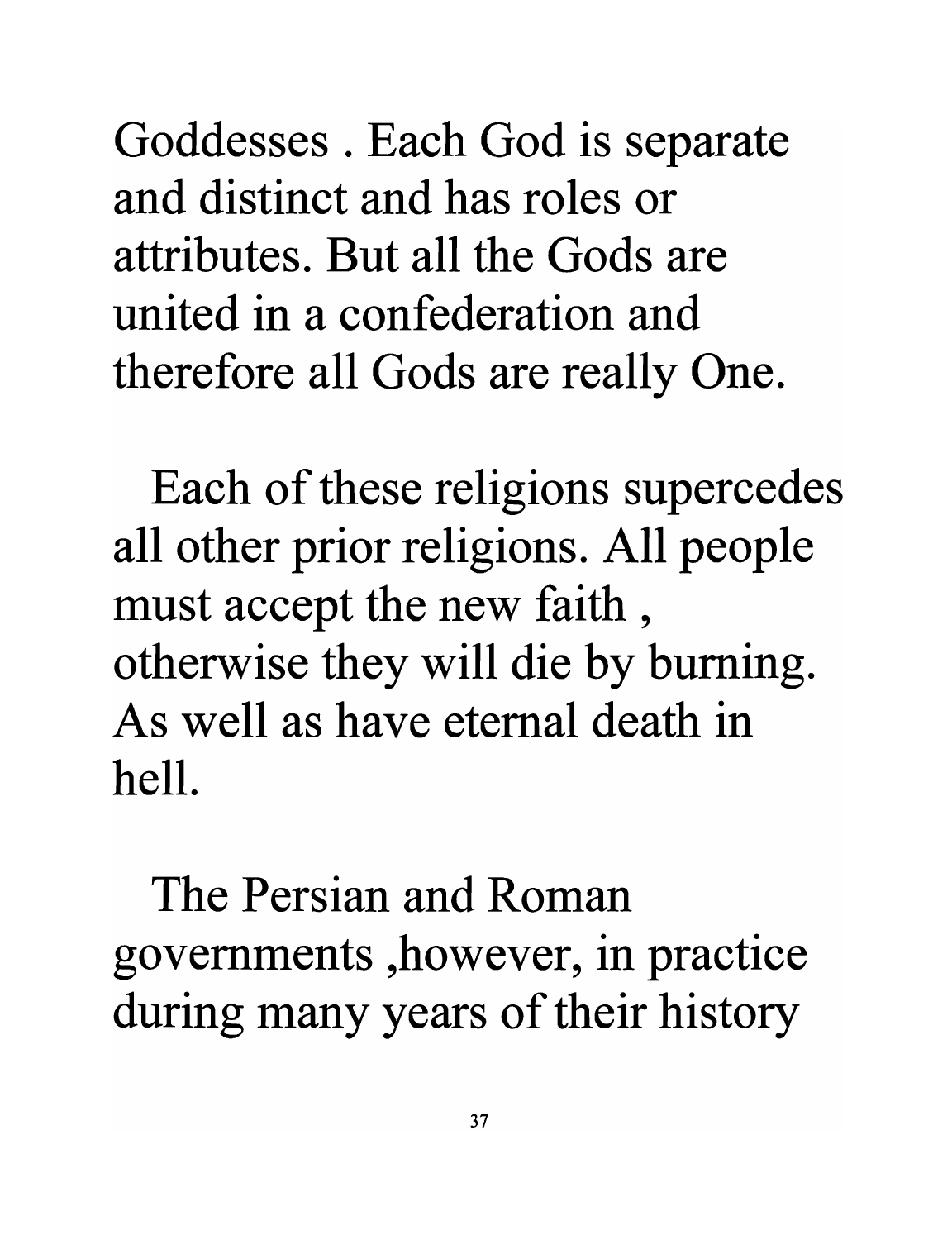were tolerant of other religions. They did not persecute their citizens who practiced their faiths. As evidence Isaiah 45:1 speaks of the Persian emperork Koresh or Cyrus as "Thus said to my Messiah Koresh I supported him to conquer great empires etc. he will deliver my children the houseof Israel to their homeland. "Ezra chapter 1

Cyrus permitted the Jews to return to Israel and rebuild the Temple 70 years following the destruction of the first Temple. This permission was interrupted by the advent of another Persian emperor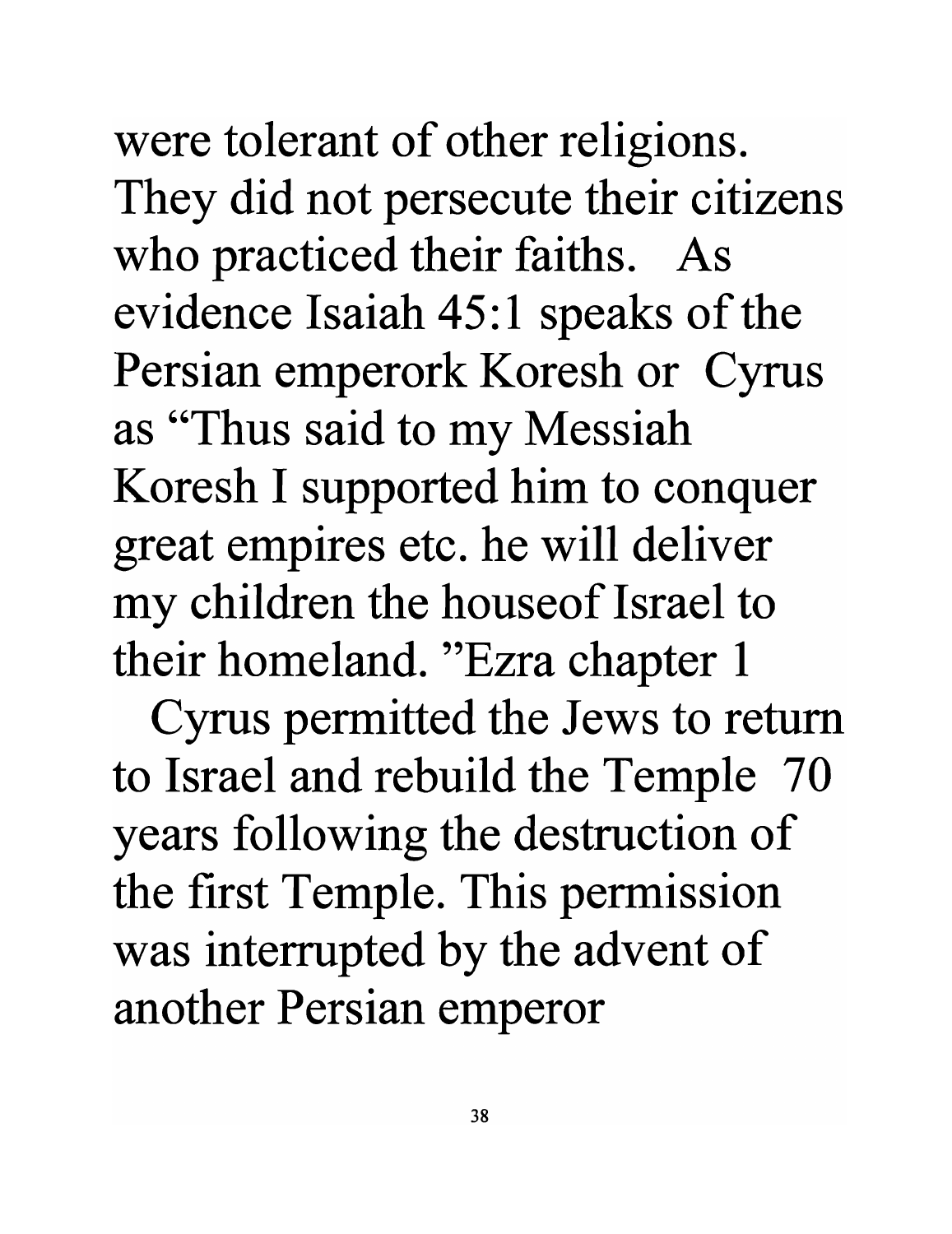Achasvarusof the Purim Story Bible Book of Esther. The Temple was completed folowing the death of Achasverus under the reign of the Persian emperor - Darius. Darius could have been the son of Achasverus and Esther of the Purim story.

Persian emperors historically were tolerant of other religions. They and the Romans found it expedient and good politics to avoid revolts against their rule by not provoking the captive countries.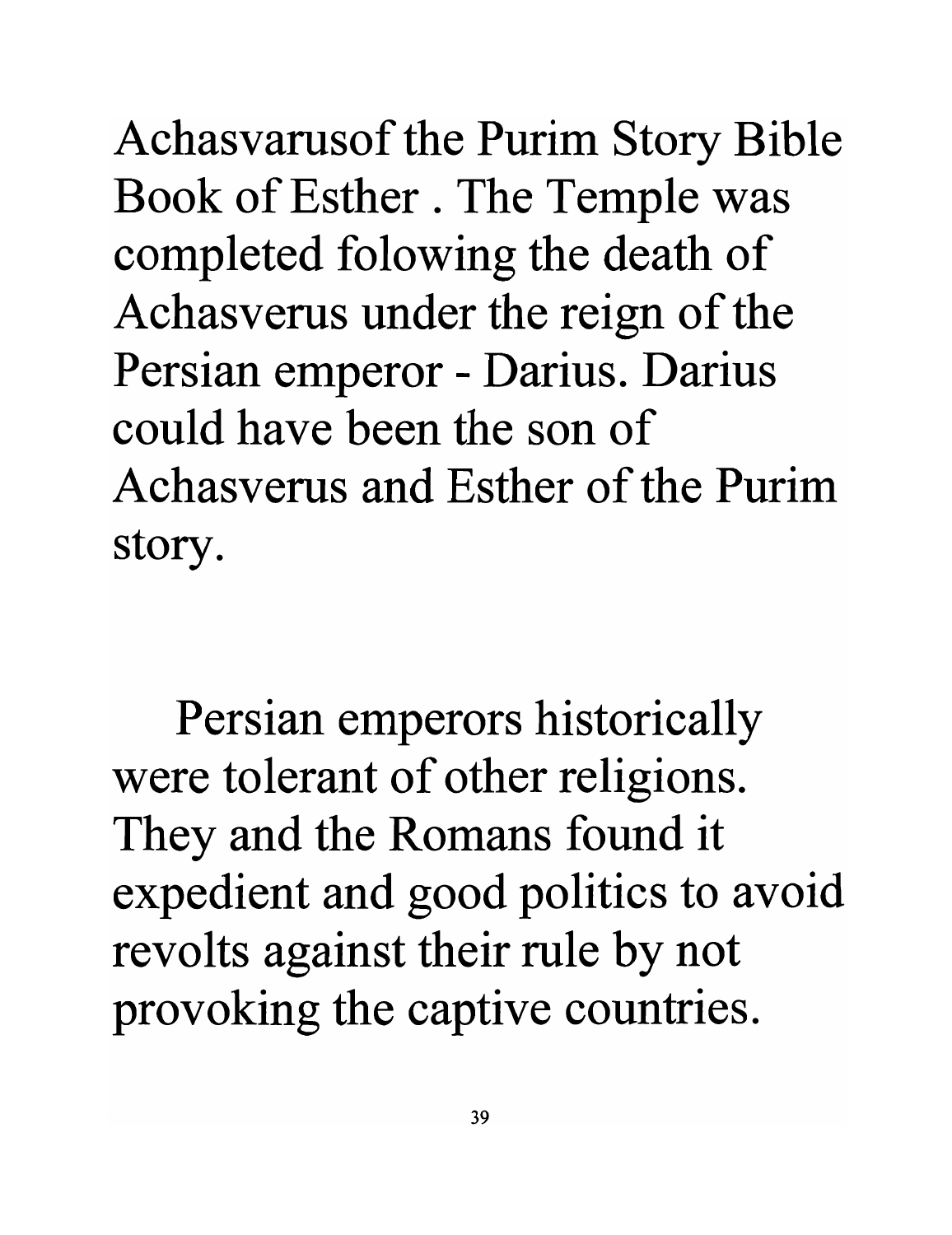The last thing they needed was to have another uprising similar to the Chasmenyim the Macabees against the Greeks.

All these Middle Eastern and Eastern religions as well as Christianity have similar rituals .

The faithful- for communionpartake of a biscuit and drink wine. They believe that they are consuming the body of their Savior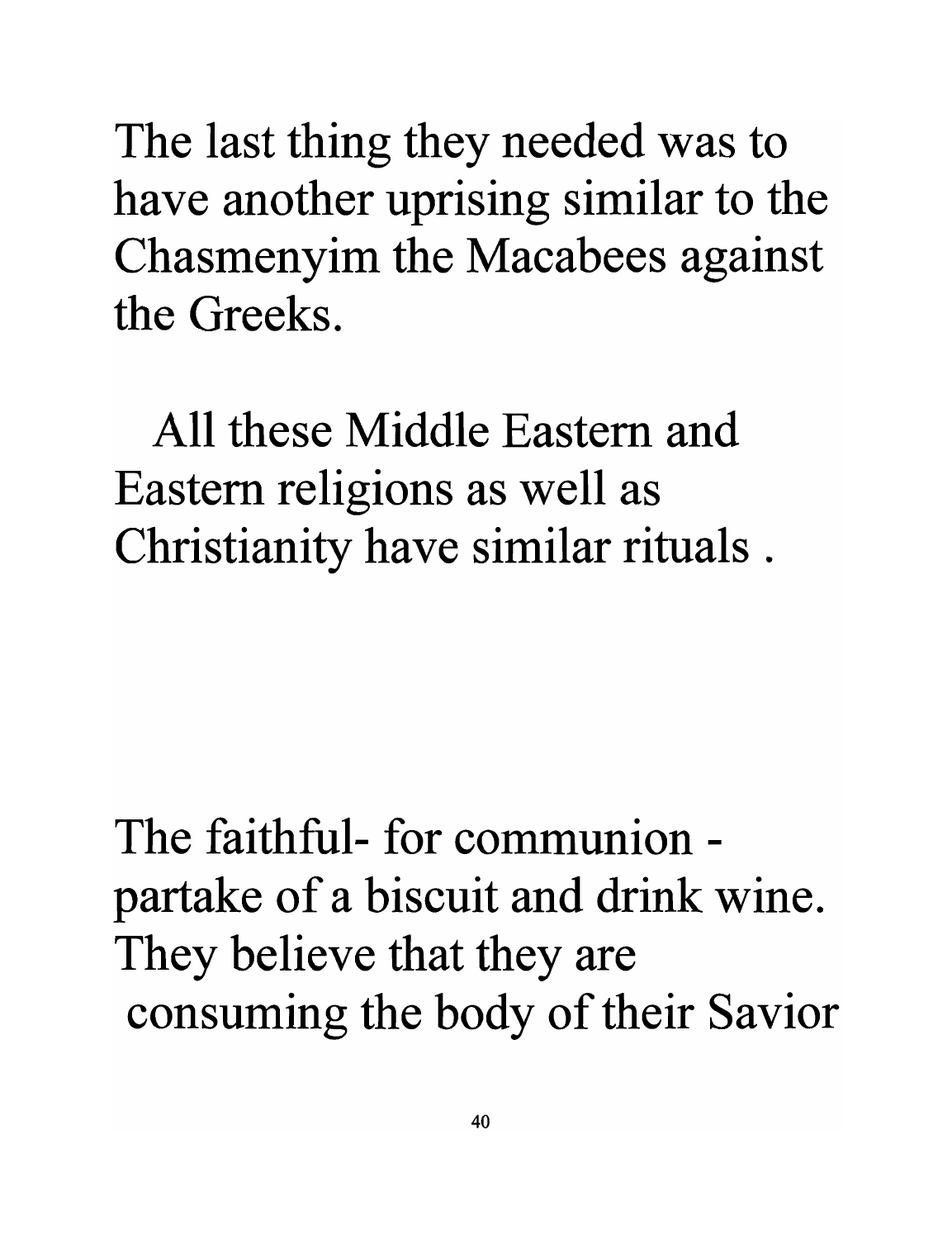and drinking his blood and thus are united with God. This ritual is part of every mass celebrated in the Catholic Church. This mass is celebrated at Baptism Confirmation Weddings and Funerals. It is also celebrated at prayer.

When the early Christian fathers were asked as to the identical resemblance of their theology to the other Eastern and Mid-Eastern religions they replied the following.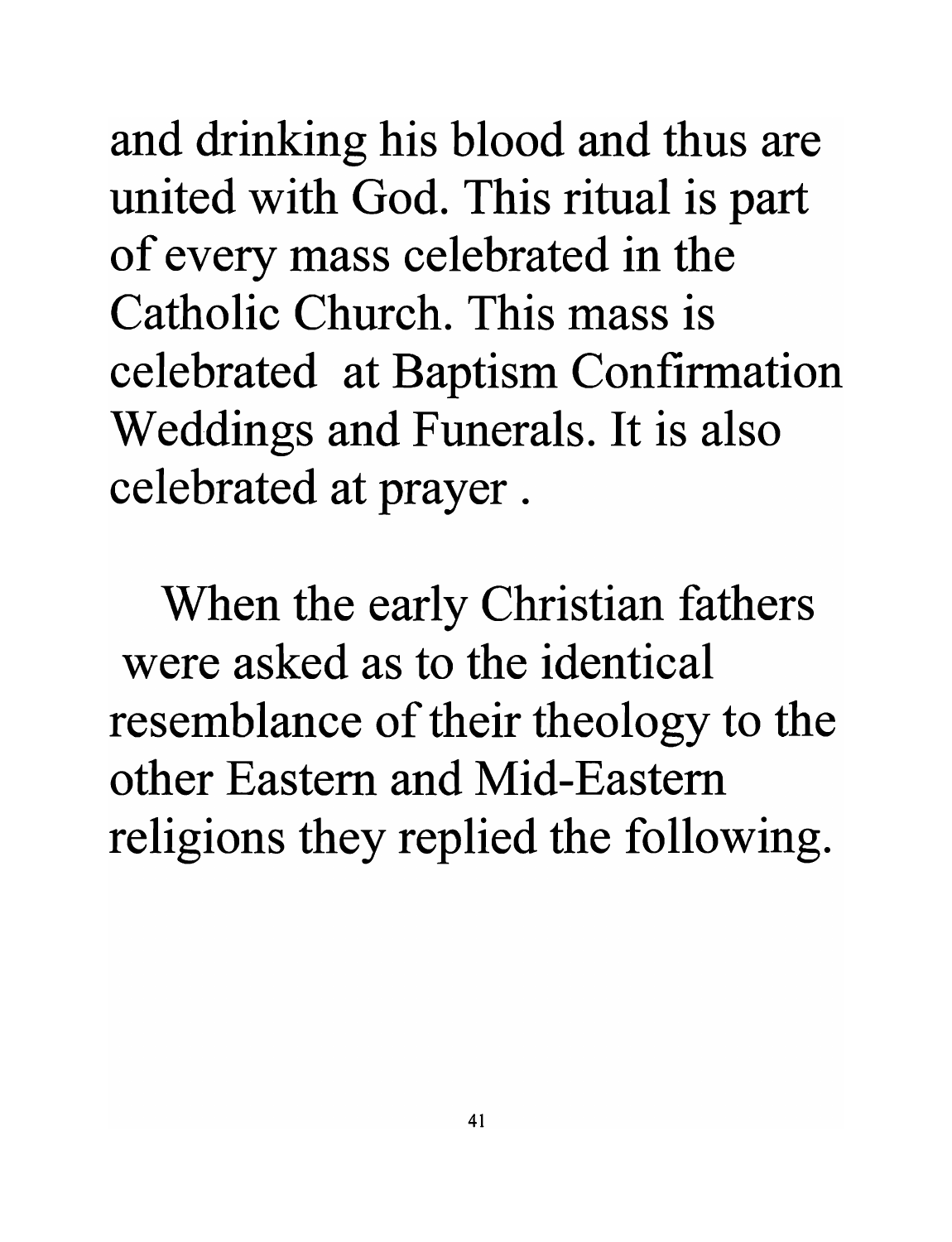The other religions were the work of the devil. Only Christianity is the true faith.. Never mind the identical pattern identical rituals identical prayers. The others were the work of the devil. It is only Christianity that has the true faith.

This answer conceals the tactics adopted by the catholic Church. The period from year 33 to year 315 ACE is a period that the Church prefers to conceal. That was a period that there did not exist the Orthodox doctrine known as the Trinity. Followers of the early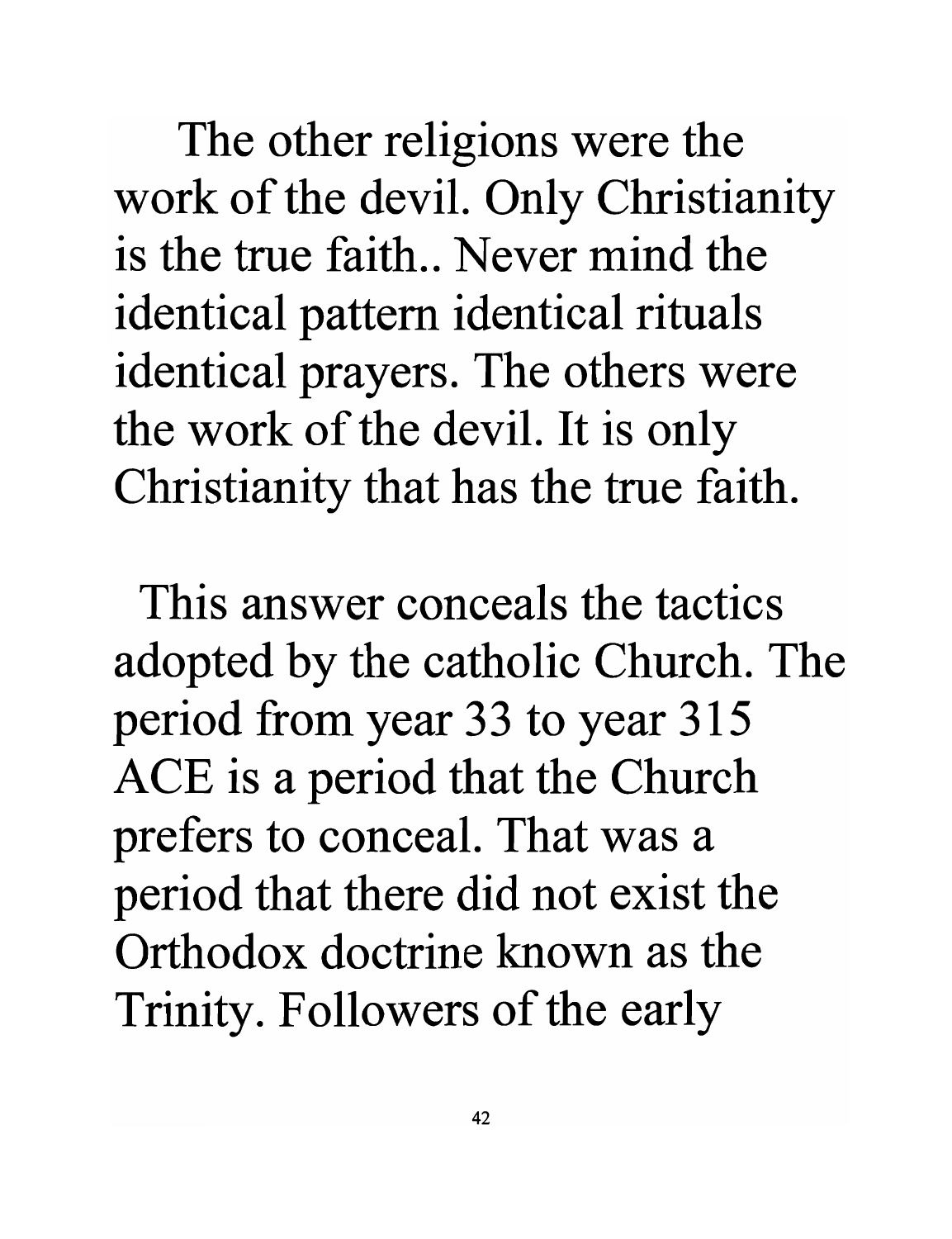## Church were divided in hundreds of sects. There existed the family of Jesus who considered Jesus a

Pharisee. Jesus was a practicing Jew who believed and practiced Judaism. The family of Jesus and his early followers were all Pharisees Orthodox Jews. They believed that the Torah was eternal. They would never dream of having Jesus transformed by the church as another one of the Sons of the Eastern and Middle eastern mystery religions. Even the Gentiles refused to accept such a concept. Most notably a spokesperson and leader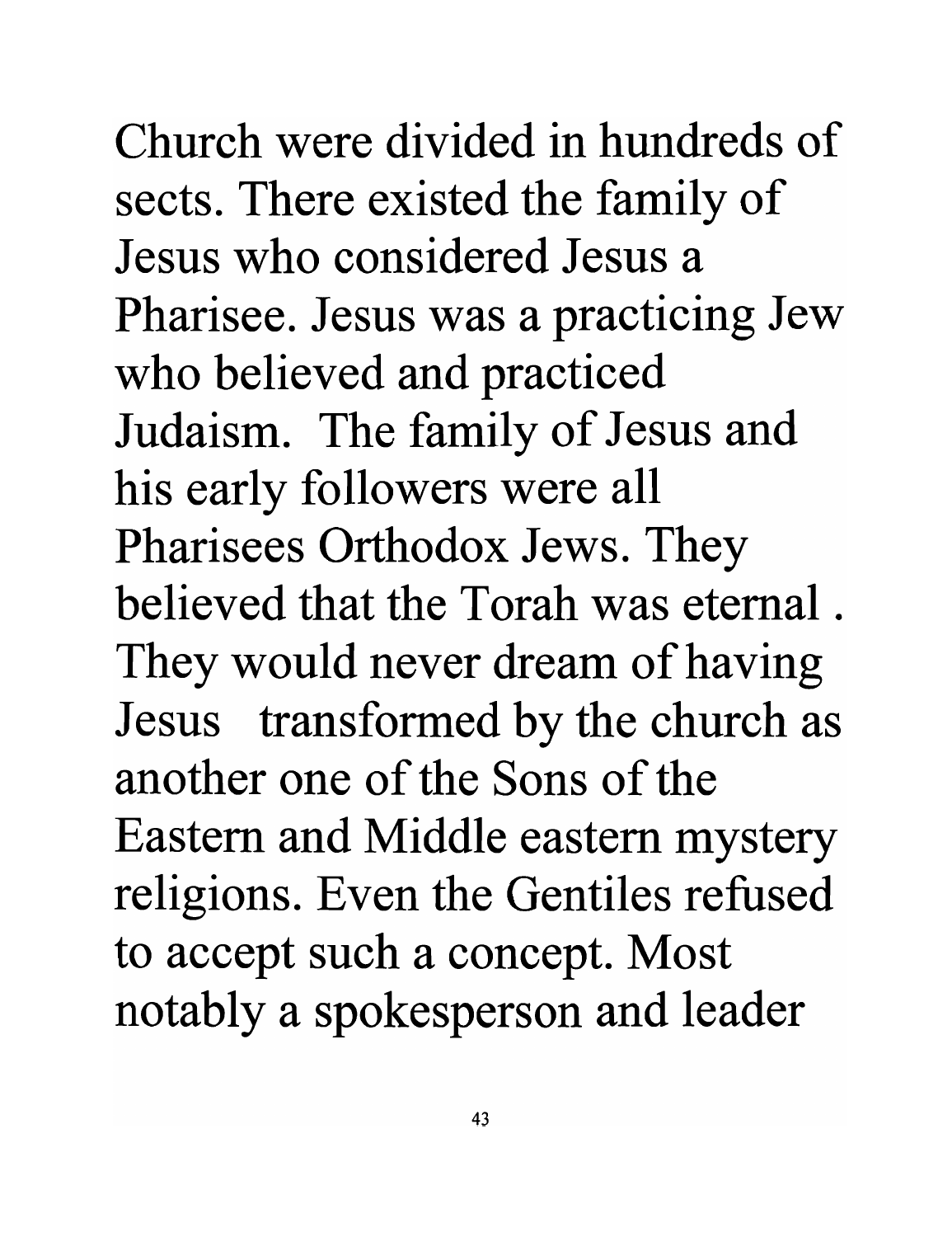## of the opposition to the Trinity was Arien In the year 325 Constantine ordered the Christian Church to accept the concept of the Trinity. In that manner the Christian Church would fall in line with the belief system of the Middle East and eastern mystery religions. It ws anot important the names and places where the Son Gods were born or their name or who wsa thir mother. What was important was that all of them follow the same pattern as enumerated above.

What the Church did to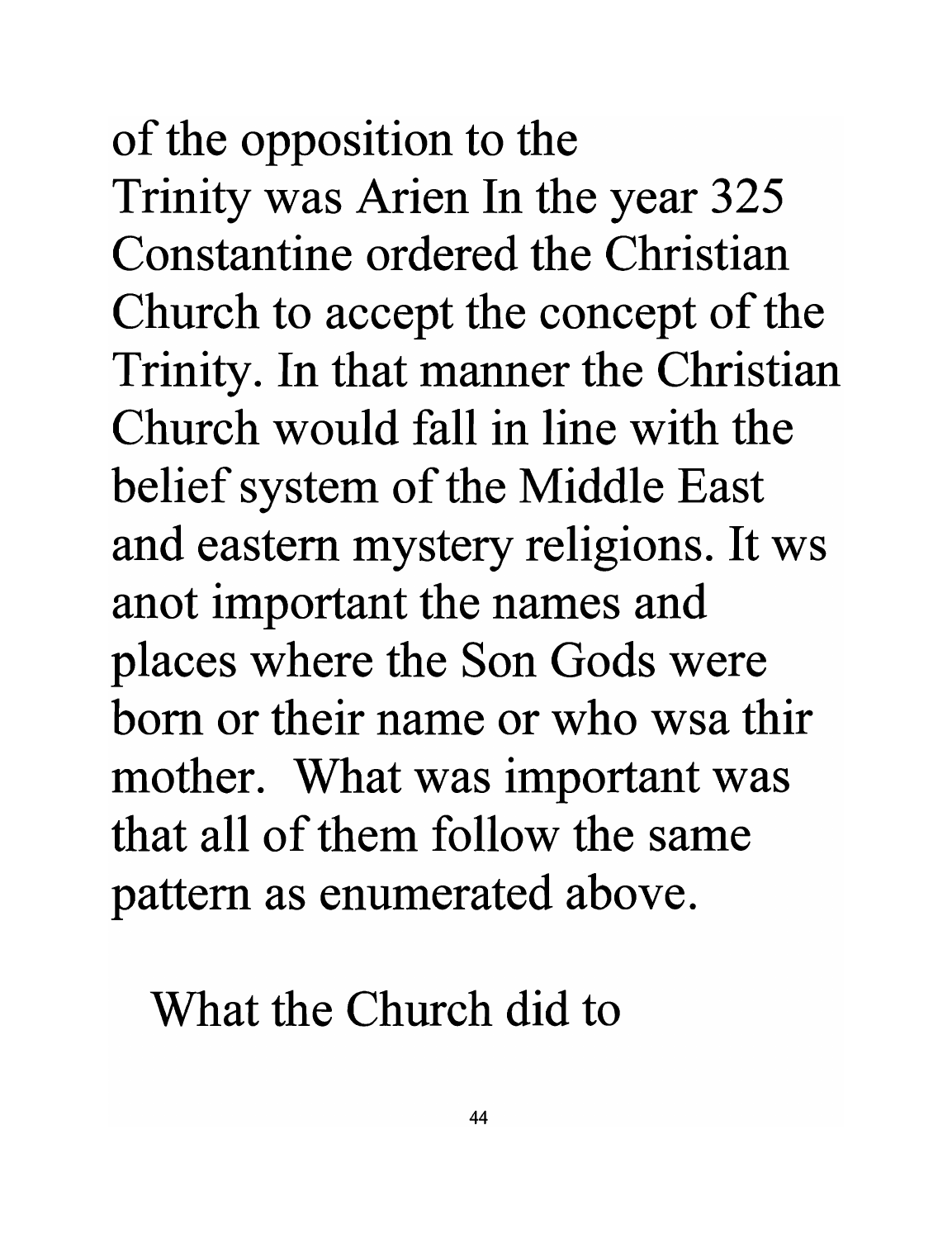differentiate them selves from the pack is the following:

The Christians adopted the Jewish Bible that they called the Old Testament, Since many passages in the Jewish Bible are enigmas the Church read into them that the Old Testament predicted the coming of Jesus. There exists over 300 places in the Old Testament that were used for this purpose.

Once the marriage between the Church and Constantine was consumated, the Church burned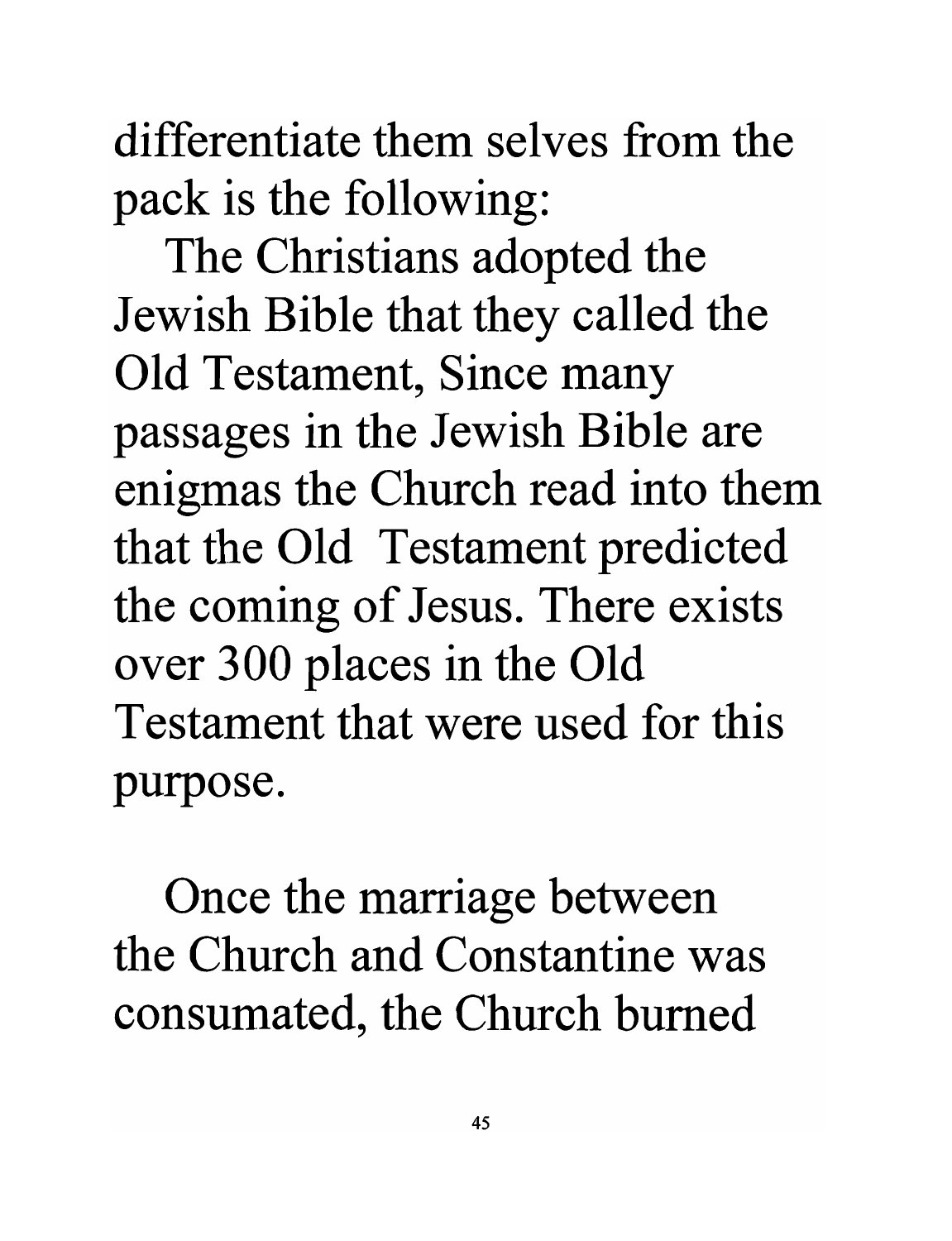all manuscripts of the New Testament that opposed the trinity. They killed hundreds of thousands of their opponents. They edited the New Testament and placed into the mouth of Jesus to mouth every thing that agreed with their creed.

It was at this junction that they invented the lie that all the Jews are responsible for the crucifixion if they do not accept the Trinity. The gentiles who refused to accept the trinity were burned at the stake.

The Jews no longer were the chosen people. Onny ones who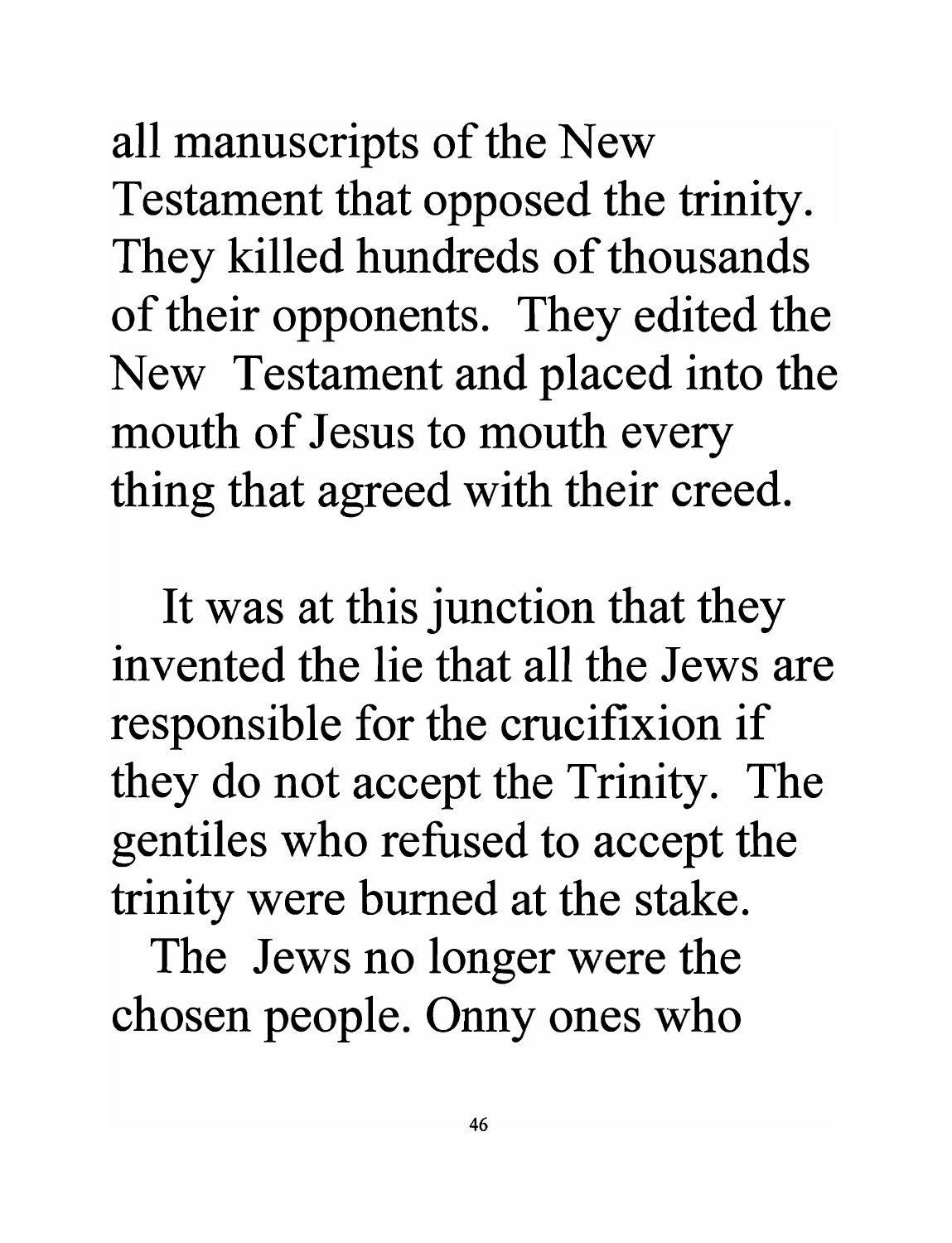accepted Christ as the Son of God who is also God is chosen. This is calle displacement theology. The Jews were punished for crucifying Jesus by having their Temple burned down by the Romans. The Jews become the wandering Jew as punishment for not accepting Christ.

Never mund that the Jews and other people were not punished for not accepting Herculus or Alexander or Plato or Danius as the Sons of God. Never mine that they were not punished for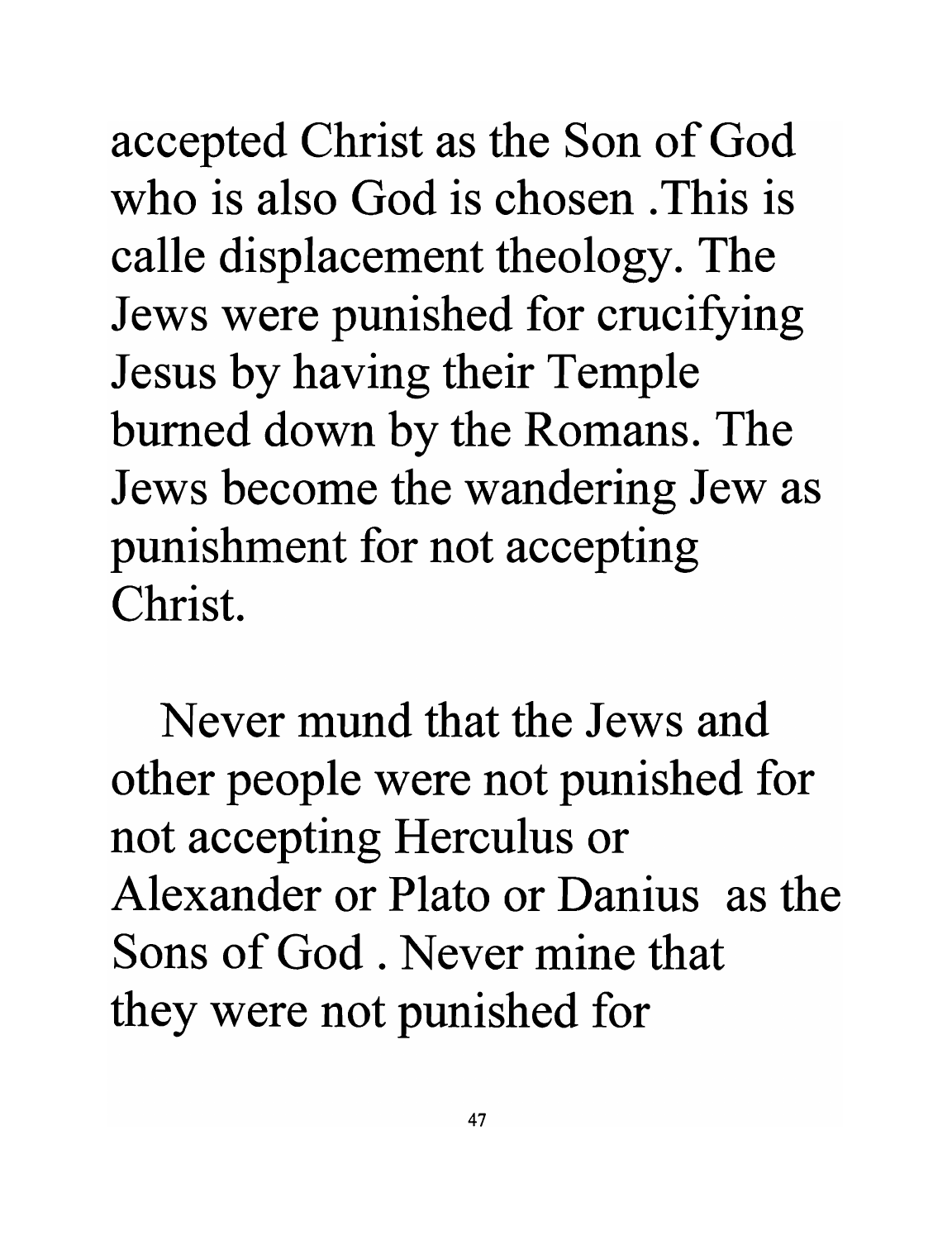not accepting Horas the Egyptian God or Buddah as the son of God. Or they were not punished for not accepting Zues the Greek Father God or Jupedor the Roman father God.

The Church encouraged pogroms against Jews to demonstrate that Jew would suffer for not accepting Christ.

When the State of Israel was founded in 1948 many Christians rejoiced that the prophesied were realized. Other Christians viewed the creation of Israel as a set back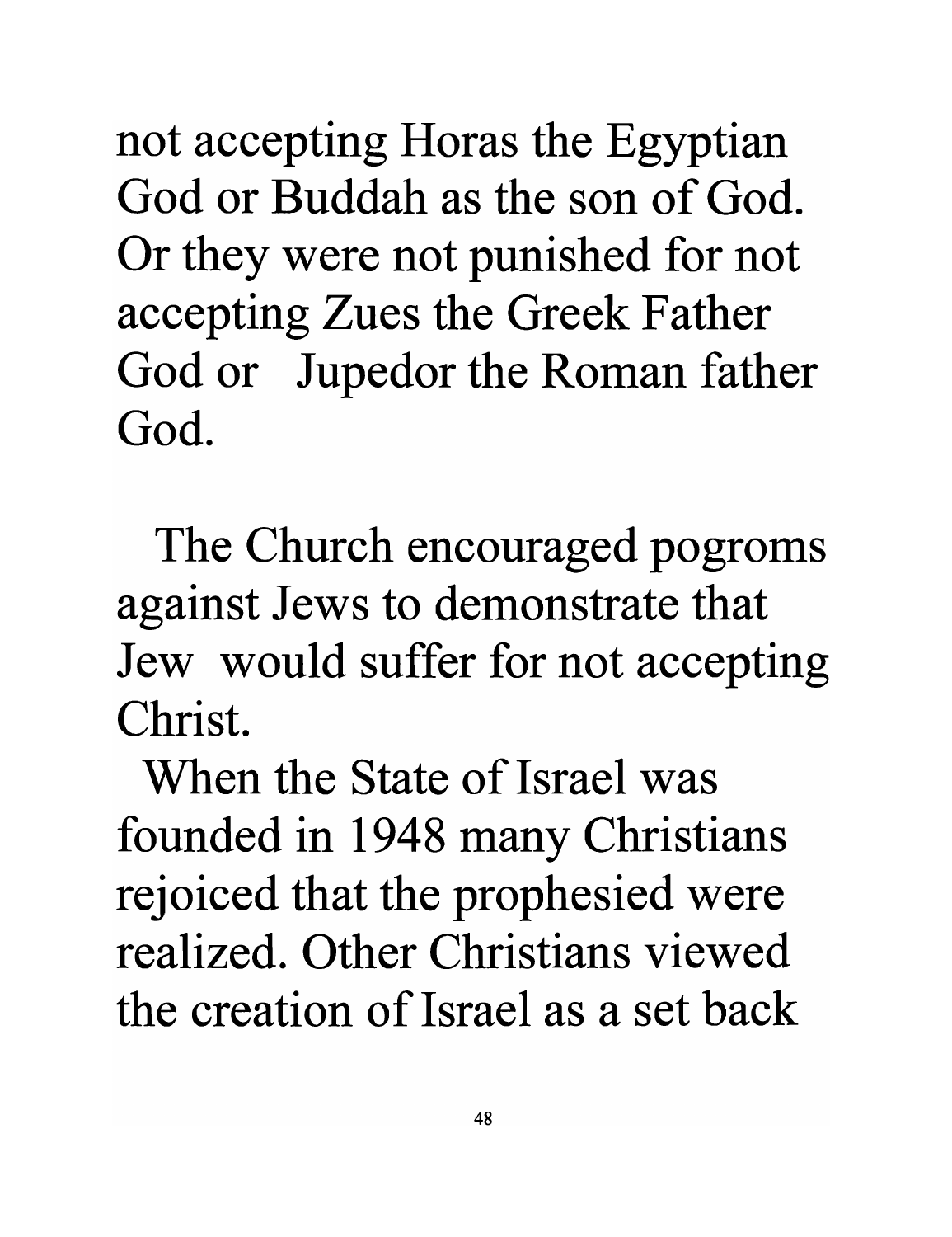that their replacement theology was put into question. These are the Churches who support the replacement of Israel with Palestine because the very existence of a resurrected Jewish people in Isreal is a blow to their theology of death that the Jew who fails to accept Christ is cursed to remain the wandering Jew

Between 315 ACE and 500 ACE millions of gentiles were killed. When Rome was over run by the Barbarians the Church invented the canard of the donation of Constantine. Roman Emperor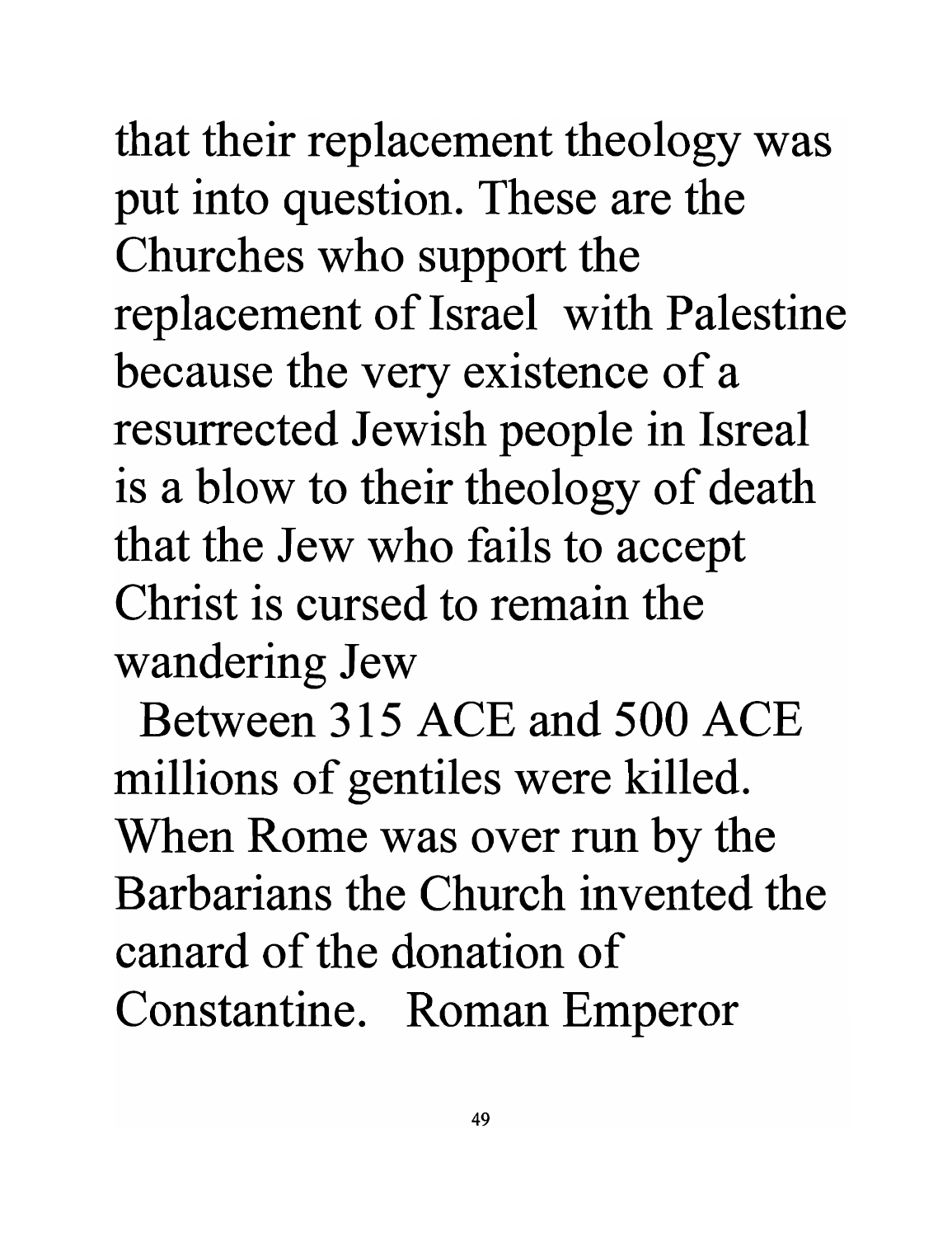Constantine gifed the Romn empire to the church. This lie was kept alive for 1 000 years from 500 to 1500 ACE. Today the Church admits that it was a bold lie. The Church created the dark ages. It wsa a sin to read the Old or new Testaments. One could only listen to sermons at Church with the interpretations of the priests. The punishment for not following this order was to be burned at the stake.

After 500 year from the fall of the Western Roman Empire The Church felt comfortable to assert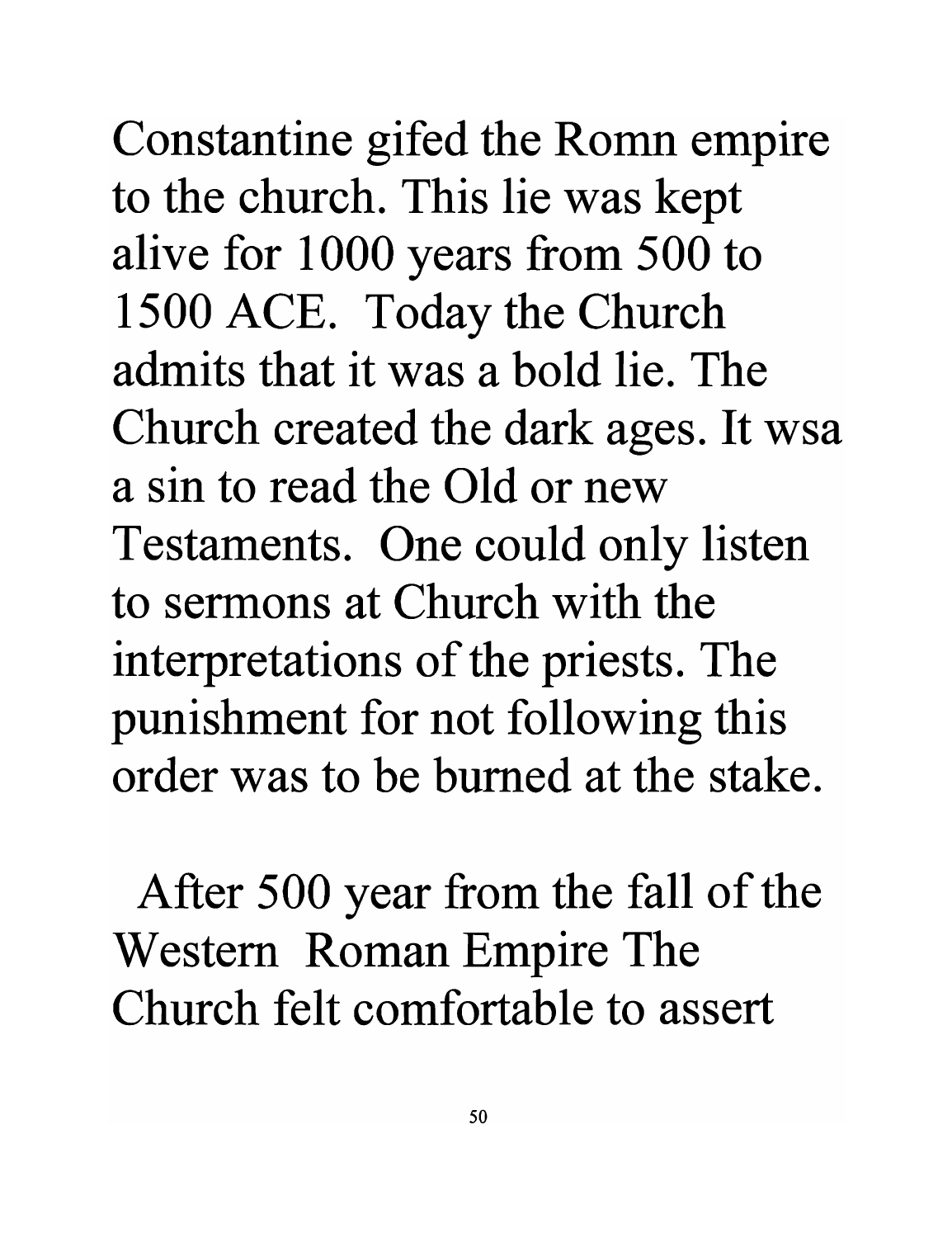itself. Gregory the Great was both Pope and emperor laying title to the crown because of the gift of Constantine.

100 years later in 1100 the first crusade was launched not against Muslims but against a group of people in South of France who dared challenge interpretations of the New Testament. Oner one million men women children aged crippled were massacred.

100 years later the church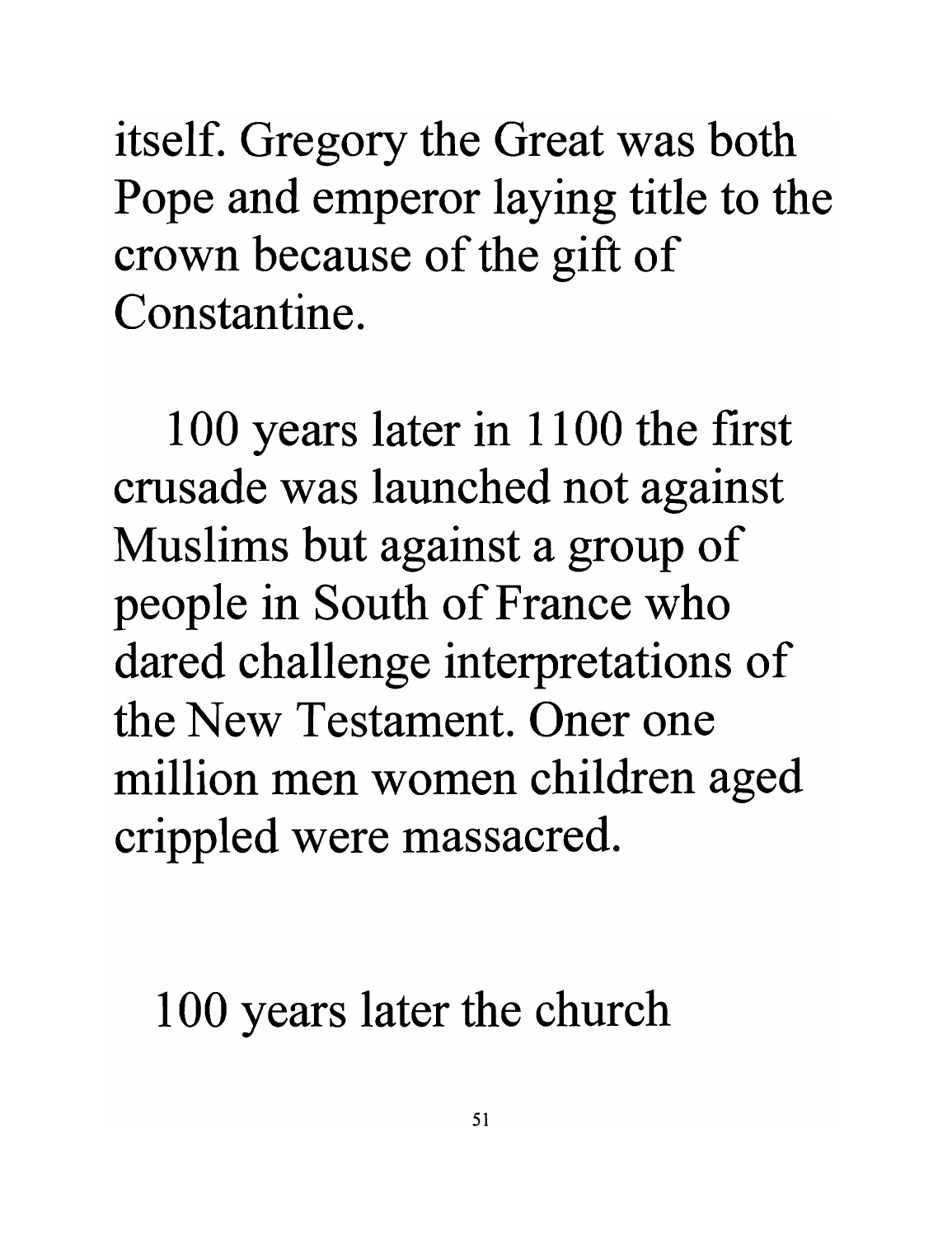encouraged crusades against the Muslims to capture the Holy land of Israel . The crusades lasted for 200 years with millions of casualties .

Over 100,000 Jewsx were killed by the Crusaders in France Germany Italy before the crusaders met any Muslims.

The Greek Orthodox Church that had with drawn from Rome attacked in 1185 Roman Catholics and killed hundreds of thousands, The favor was repaid in 1210 a cruasede was created . Every man woman child of the Greek Orthodox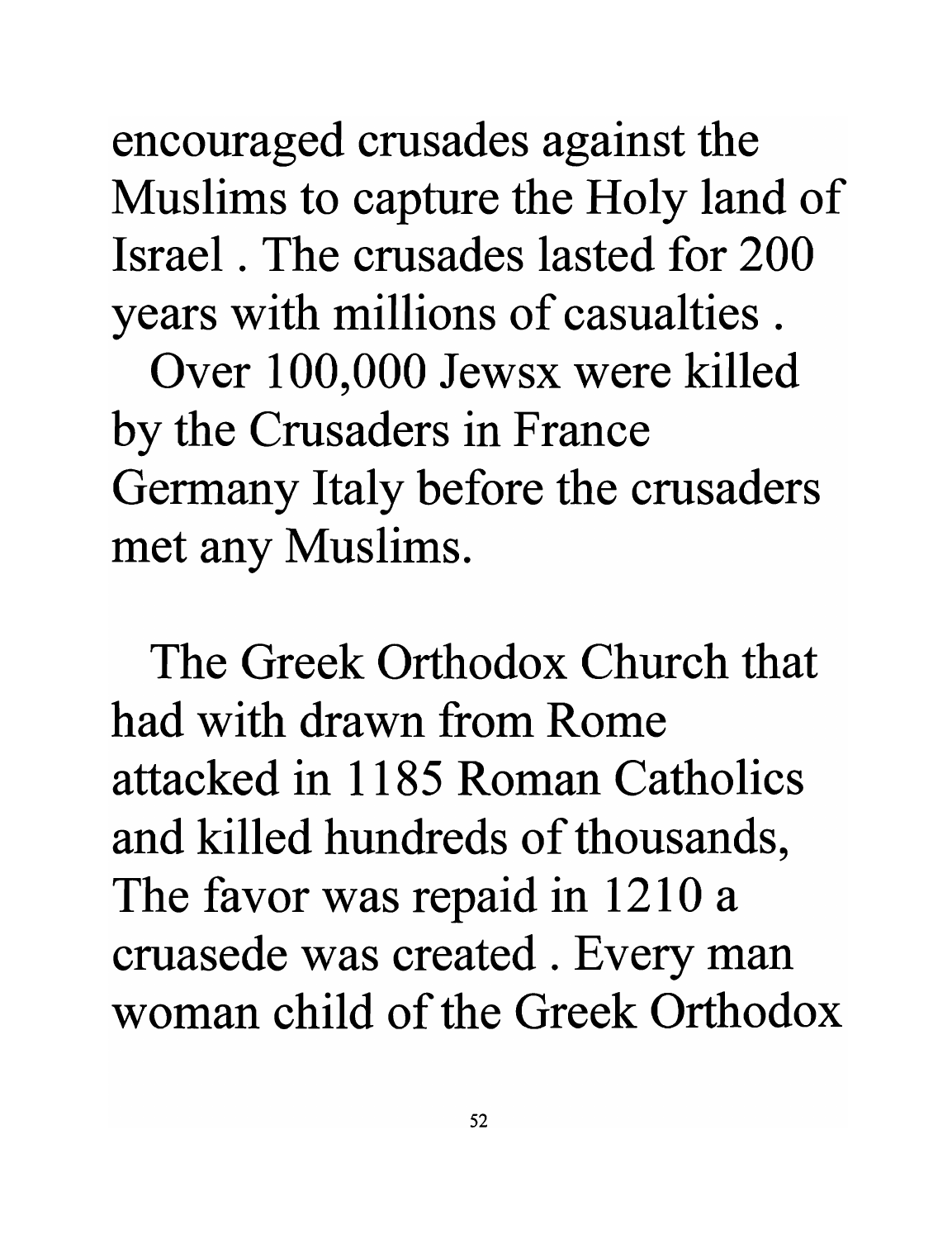were killed . M Constantinople was laid to waste and all the land was divided to those troops who had joined the crusade. After a few years The Greek Orthodox regained their territory . However they were so weakened that the Muslim Turks delivered the death blows and they ceased to exist. That was the end of the Eastern Roman empire.

It is of interst to note that no Jews were harmed. Jews had been driven out from the estern Roman empire. It was juden rein.

From 1290 to 1650 all of Europe was Juden rein. Jews were not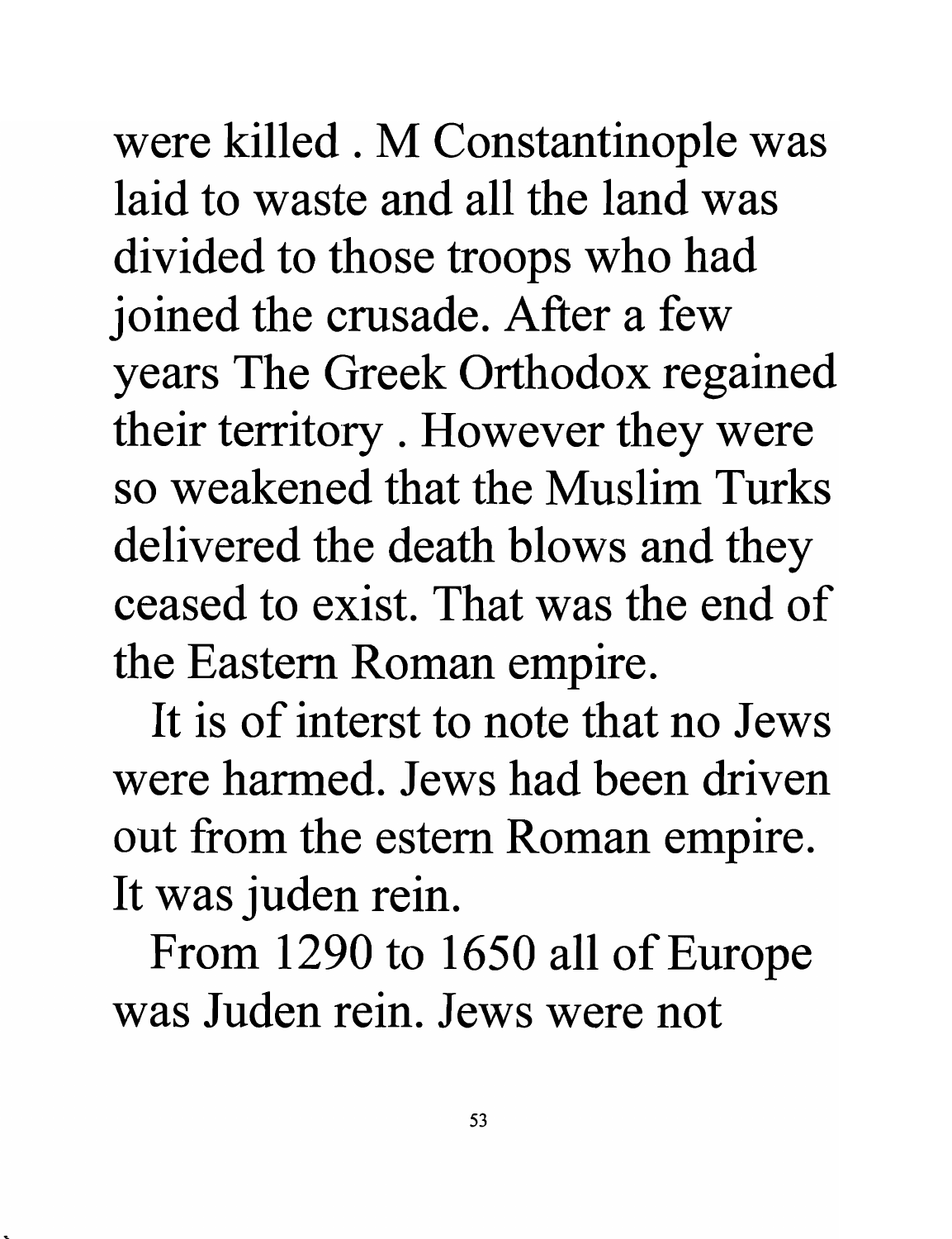allowed in England France Portugal and Spain. When the 120 year war between Catholics and Protestants took place 1530-1650 millions of Christians died. No Jews died . They were not allowed to live there.

Hitler did a great favor for German Jews .From 1933-1939 agreat number of German Jews fled the persecutions in Germany. Thus these people survived the holocaust. In 1914-1917 the Russians were fighting the Germans in the first World War. They suspected that the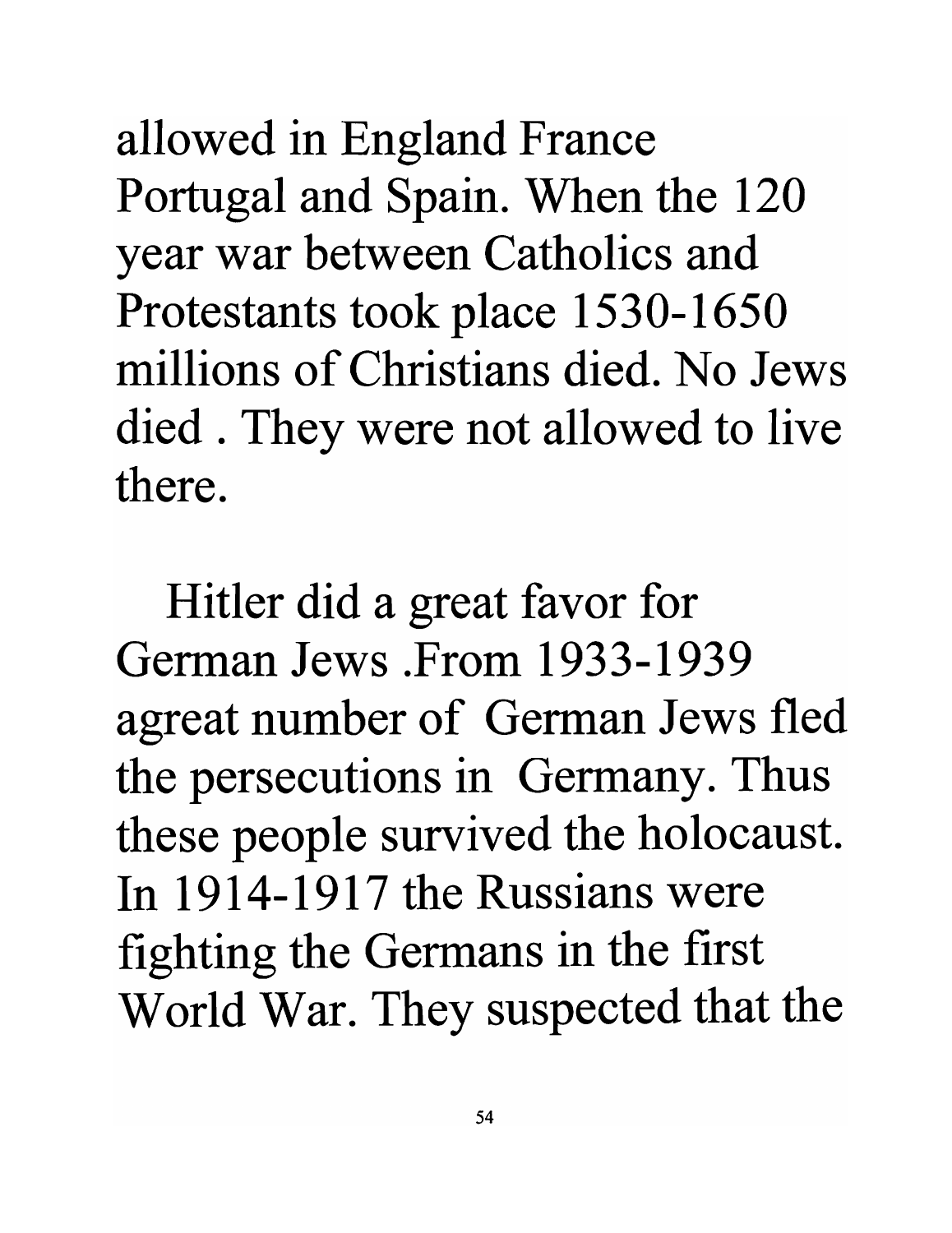Jews who spoke Yiddush that is close to German would betray them . As a result they banished the Jews living on the frontier with Germany to areas deep in Russia. When the Nazis in 1940 invaded Russia these Jews survived.

Thus one can see Divine Providence from historical events. God does intervene and does save the Jews.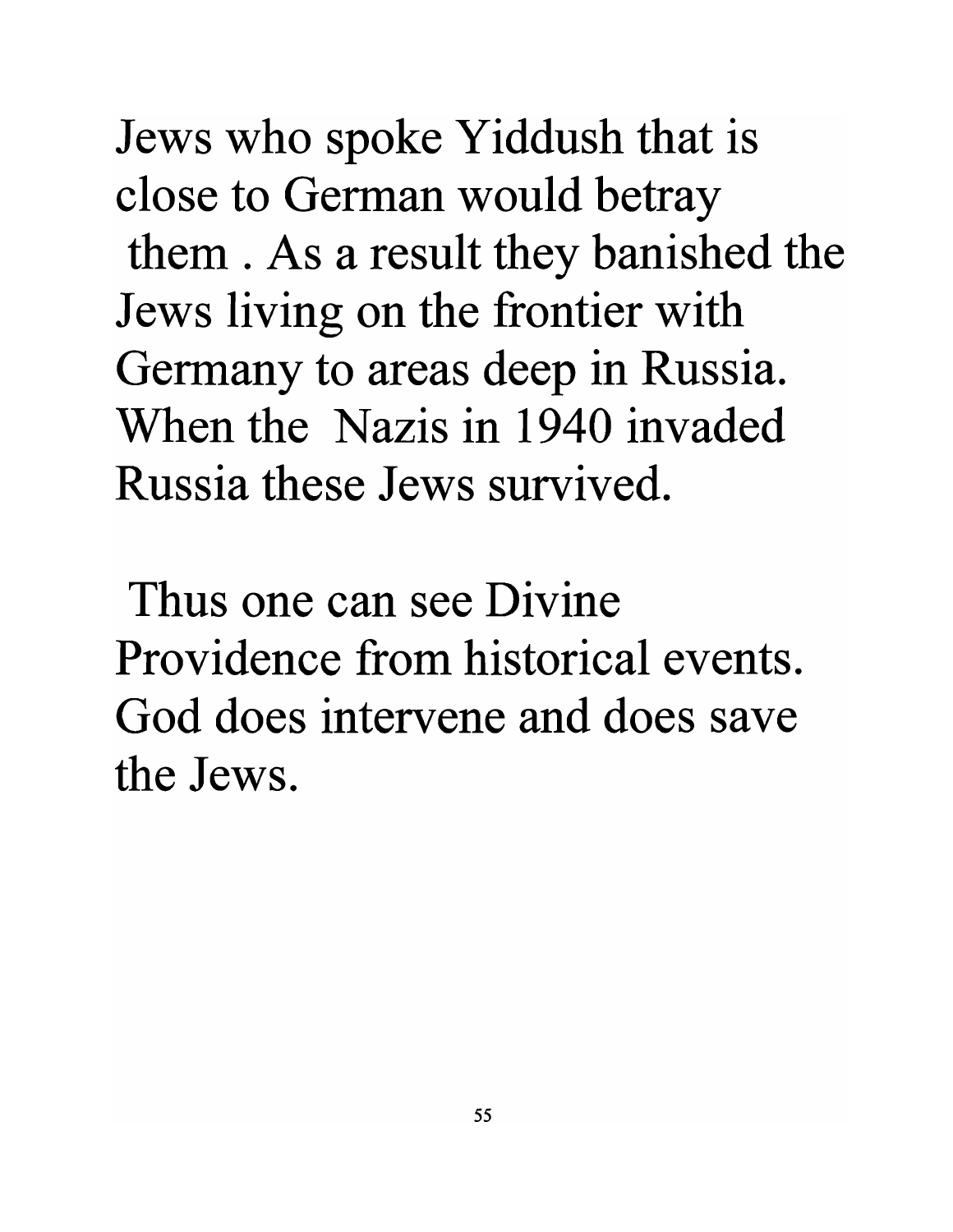Christianity is called in Hebrew a belief in shutfos it is a belief that the distinct Gods have a partnership. Such a belief system is permitted for non Jews but prohibited for Jews. See Ramo Orech Chaim 157 and citations from talmud and Rishonim.

All agree that it is forbidden for a Jew to adopt any religion other than Torah Judaism. However one is not called to sacrifice his life as an act of Kiddush Hashem if one is forced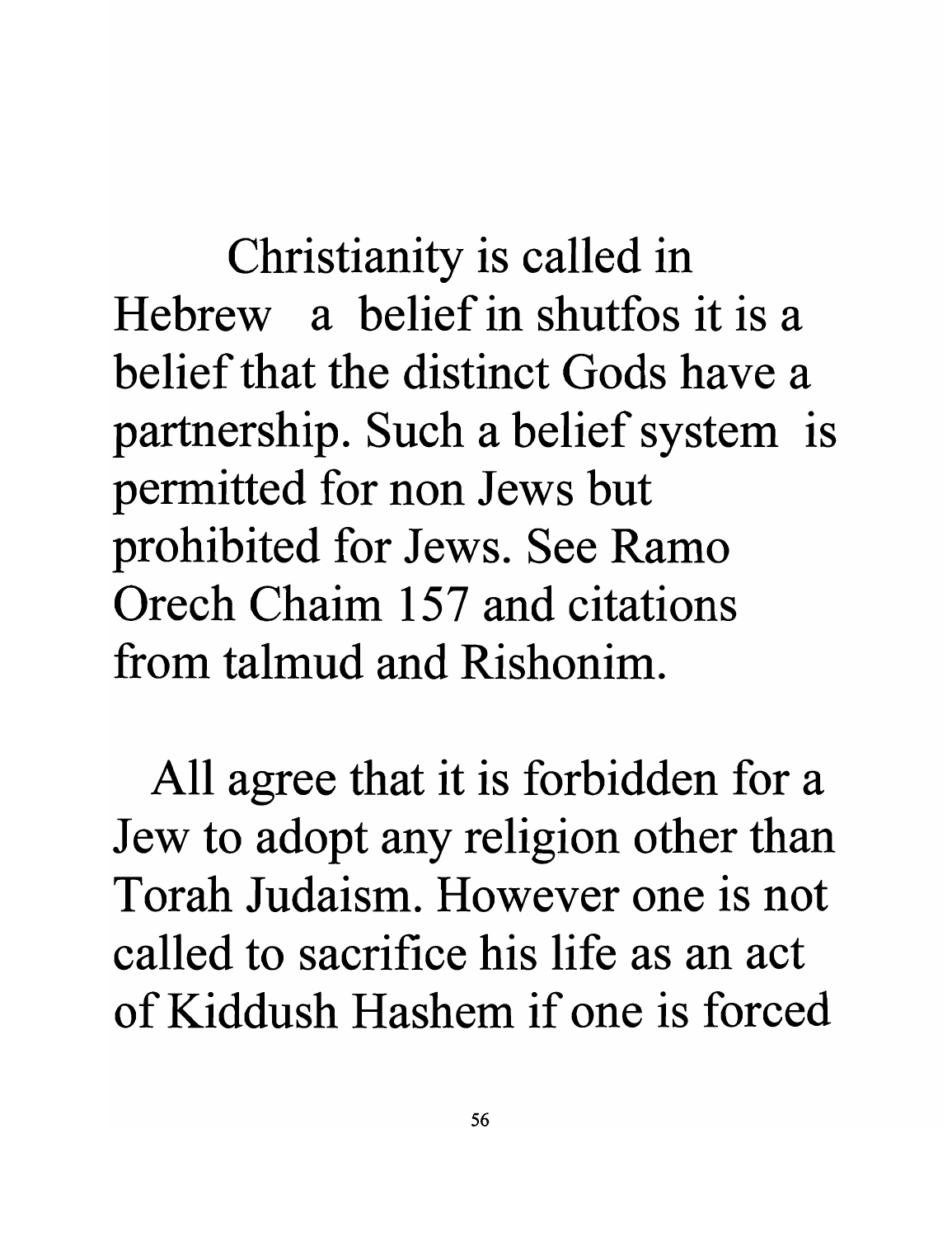to adopt Islam.

The Rambam ruled in Igros Taimon that Jews forced to adopt Islam are not obligated to sacrifice themselves.

Furthermore, the Mitzvah of Kiddush Hashem exists only if 10 Jews witness the execution. These Jews must all be one million percent observant of all laws of the Torah.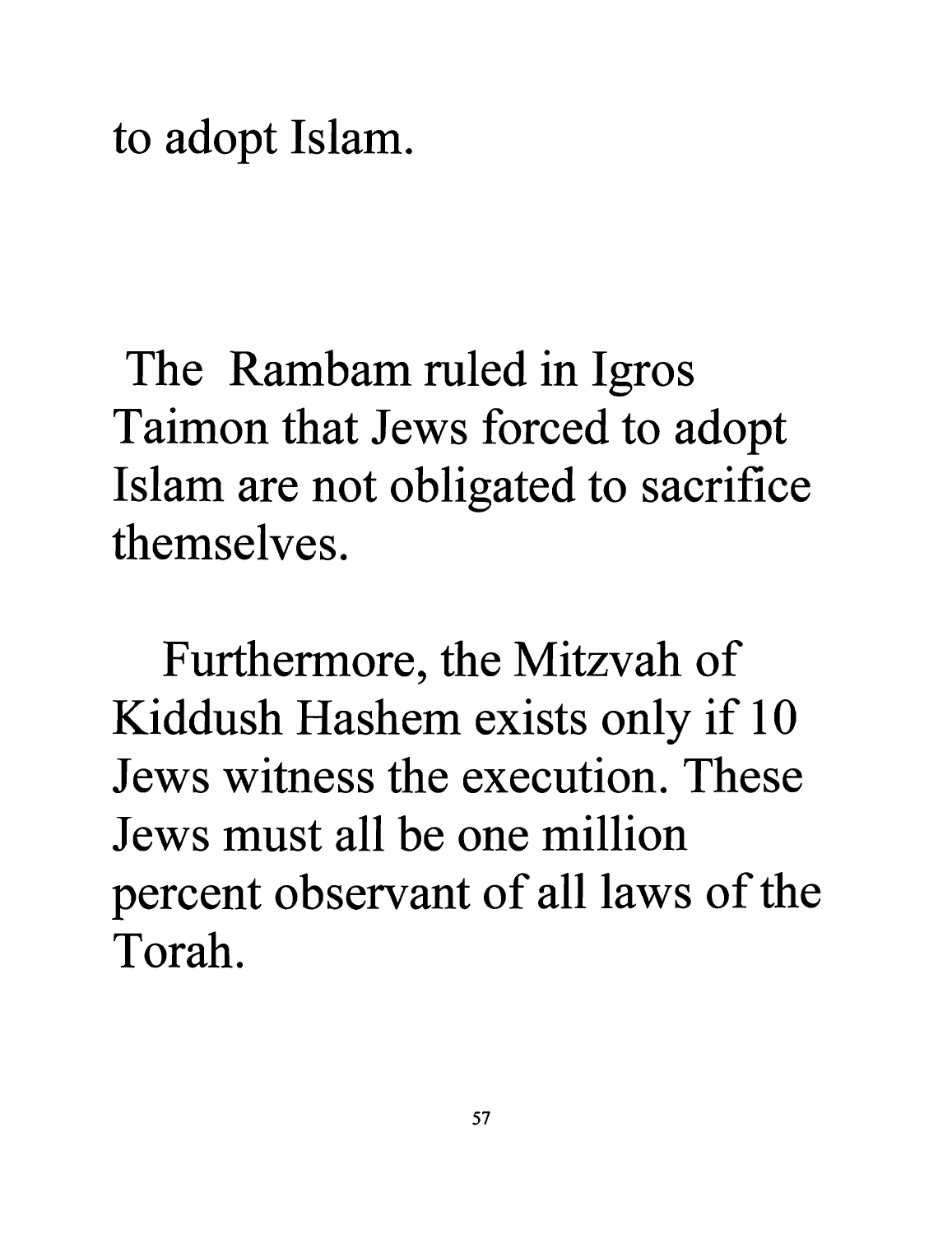Furthermore, who says that his mother was Jewish? Ifhis mother was not Jewish x likewise was not Jewish. Therefore he need not sacrifice his life.

Even if she was and x had to sacrifice his life if he refused he still would receive olem habo . Life after death eternal life. One is not punished for violating any sin ifhe is forced. That would apply even if he practices all Church rituals. Rambam Yesodai hatorah 5:1,2,3,4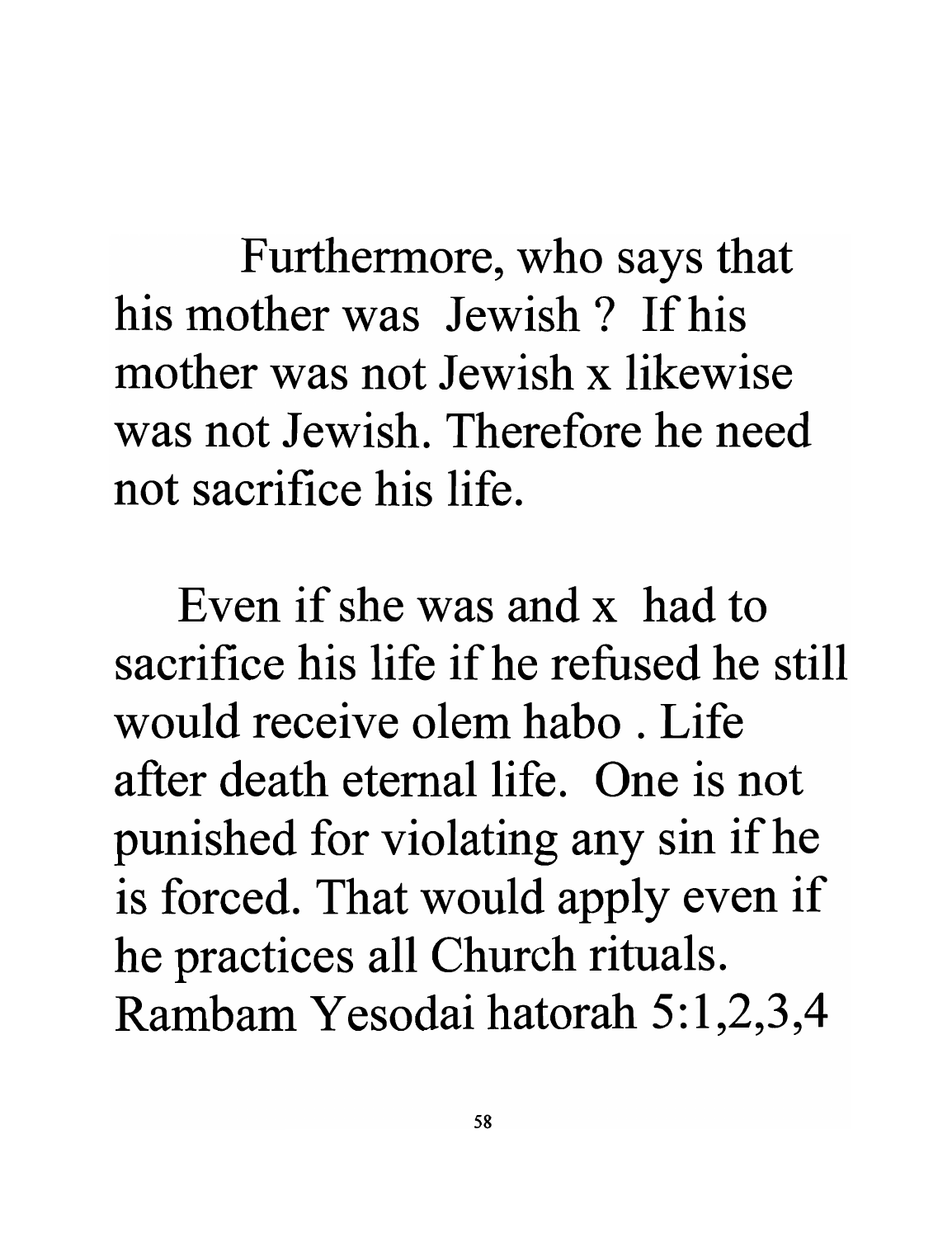Furthermore according to the responsa of Rav Yehuda son of Rosh in Shomayim Rosh one is forbidden to sacrice his her life when the Sanedrin is not in existence Kiddush hashem is taking of your own life must be pre approved by the Sanehdrin sitting at the gates of the Holy Temple. We do not possess the Holy Temple for 2000 years. We do not have a Sanehdrin since the year 400 ACE.

FOR ALL THESE REASONS x does not necessarily have to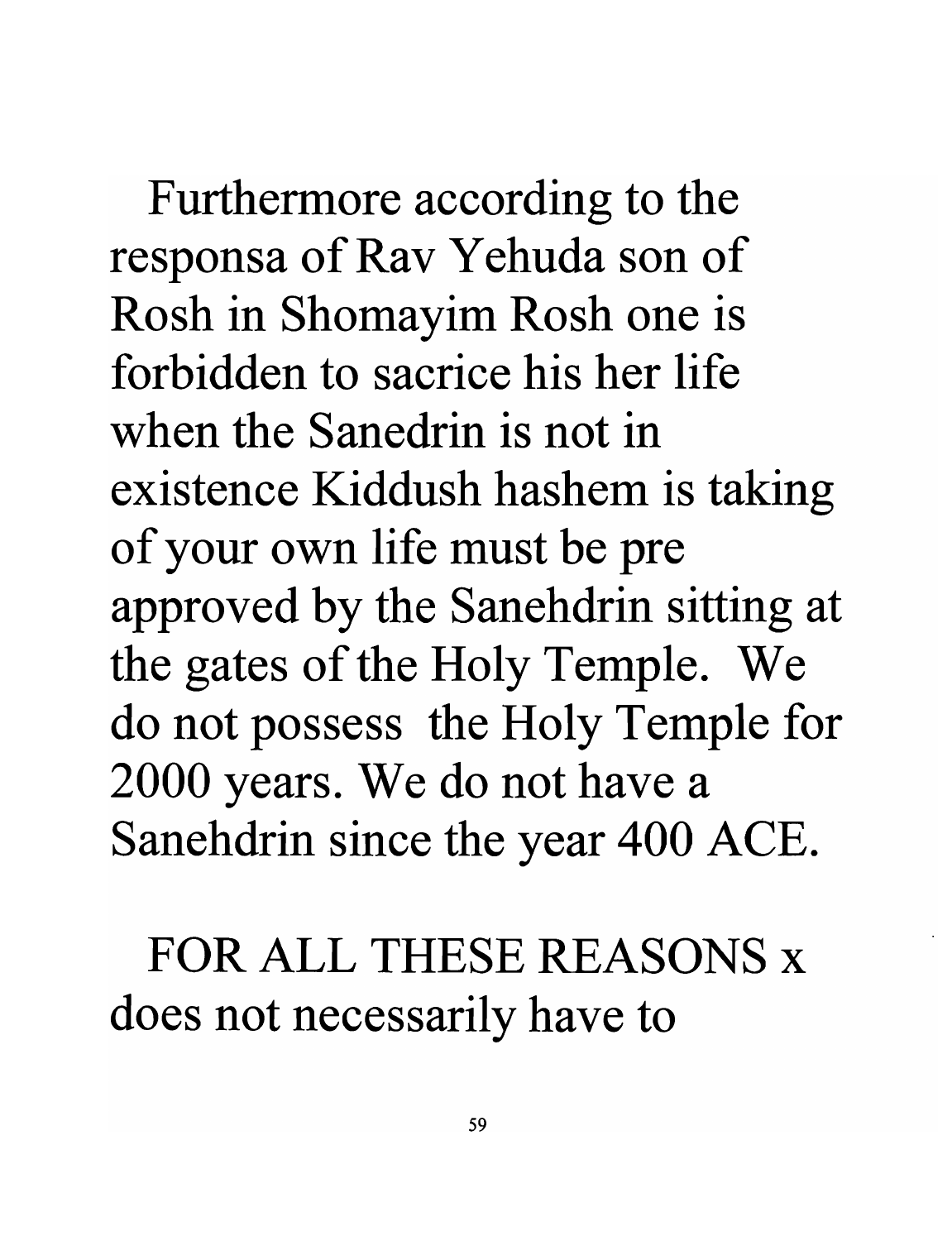renounce his Judaism. He can remain Jewish and still elect not to bum at the stake but make believe that he accepts Christianity. However as soon as he has an opportunity to escape and go to an other country where he can practice Judaism he is mandated to do so. Rambam yesodei Hatorah 5-5.

However if he is a Christian and converts to Judaism with out full disclosure that he will be killed for doing that , he is free to renounce Judaism since he was not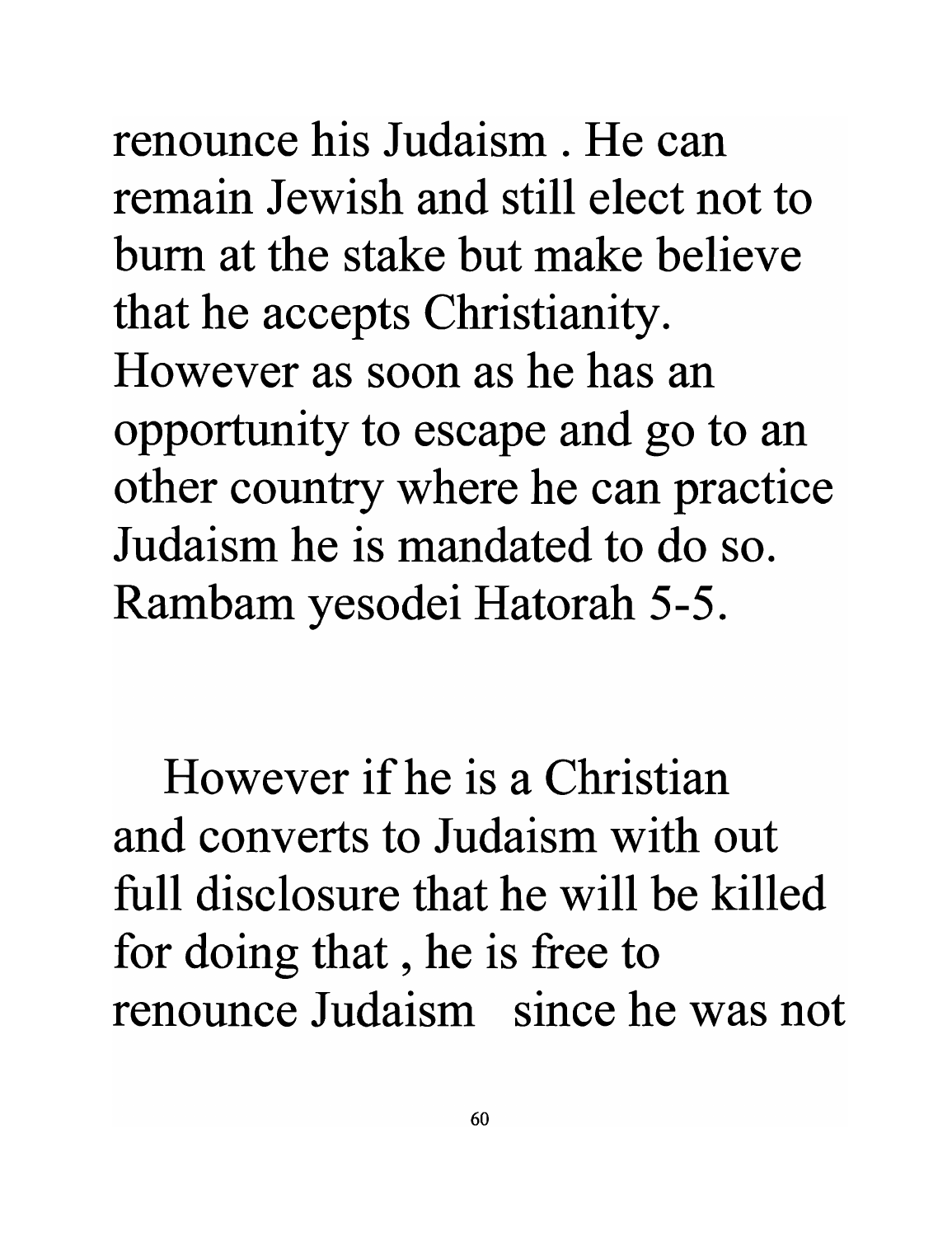aware what he was getting into.

I personally was responsible in annulling a conversion in a case where the convert was a student studying in the USA. He came from an African country where a belief in Judaism would put his life and the life of his family in danger.

The Rabbis of the Talmud went even further. Following the exile of the ten tribes of the Northern Kingdom by Assyria, they declared all the members exiled non Jews.